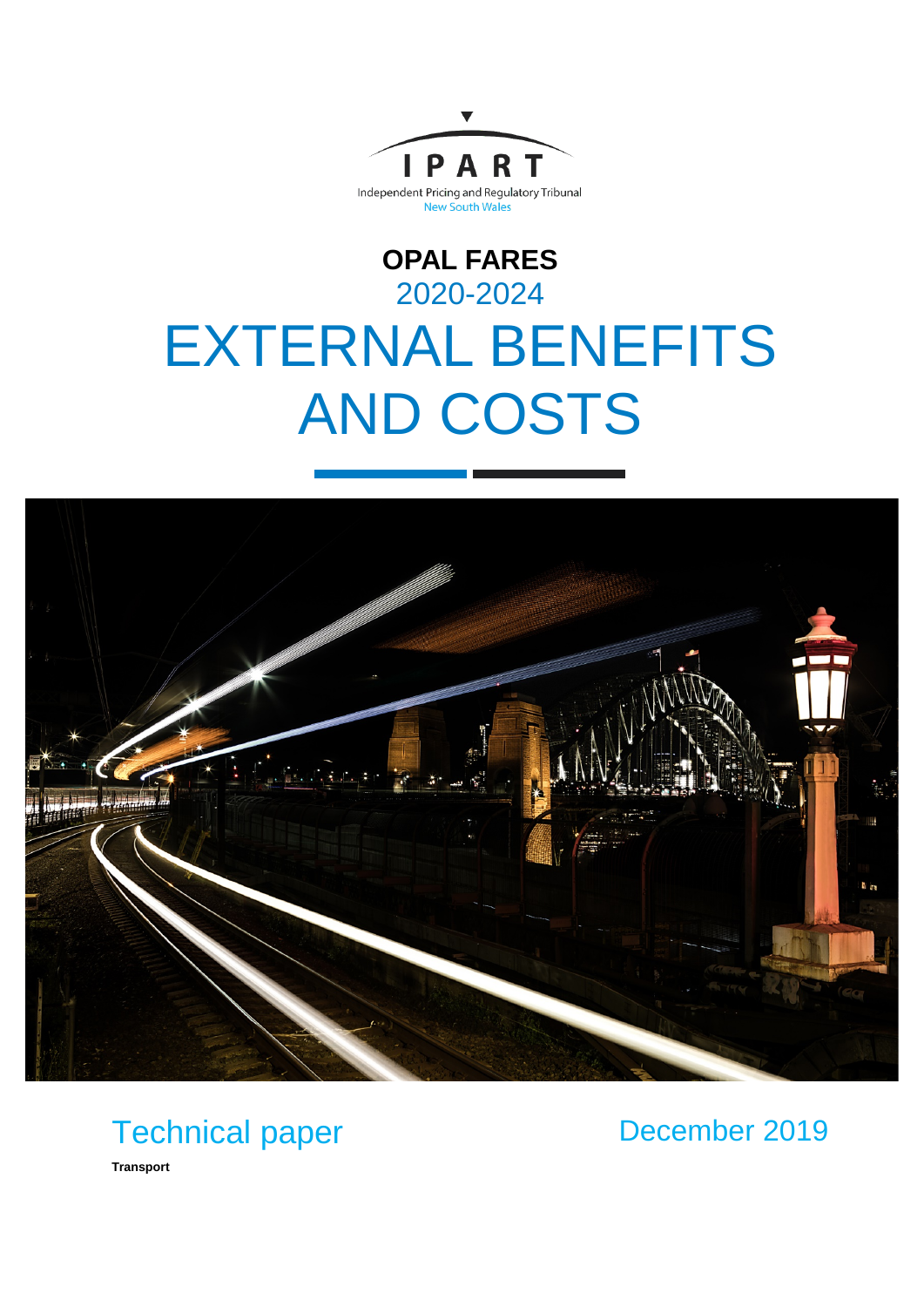## Public transport external benefits and costs

When people use public transport, they generate benefits for and impose costs on others. Economists call these 'externalities' or external costs and benefits because they are impacts that are not considered by the person when they decide how to travel.

The external *benefits* of a public transport journey reflect avoided costs to society such as reduced congestion on roads when a person chooses to take public transport instead of driving. When people use public transport they also impose some costs on others including environmental pollution (eg, air pollution and greenhouse gas emissions). The externalities created by using public transport are:

- Avoided road congestion costs as a result of people using public transport instead of driving
- Environmental benefits including avoided air pollution, greenhouse gas emissions and noise pollution as a result of people using public transport instead of driving
- Avoided road accident costs as a result of public transport use instead of driving
- Scale benefits, which are the time savings to existing public transport passengers when new services are put on to meet increased public transport demand
- **•** Active transport benefits, which are avoided costs on the health system as a result of increased walking/cycling to catch public transport.

While public transport use itself creates some external costs (for example, buses emit pollution and add to congestion), our previous analysis of transport externalities has found that, on average, each additional journey made by public transport generates a net benefit for society.

As part of this Opal review, we updated our measures of external costs and benefits from our 2016 review, and took into account submissions to our Issues Paper. We have used our updated estimates to investigate the impact of different fare changes (both increases and decreases) on public transport externalities.

## We expect our draft fare recommendations to have minimal impact on public transport externalities

We also investigated the impact on externalities of our other draft recommendations. If all of our recommendations were implemented as a package, we do not expect a significant net change in overall demand over the next four years, holding all else constant. As a result, there is not likely to be a significant impact on the community benefits of public transport use resulting from these fare changes. Introducing off-peak fares for buses and light rail would lead to some movement in travel between modes of transport, and from peak to off-peak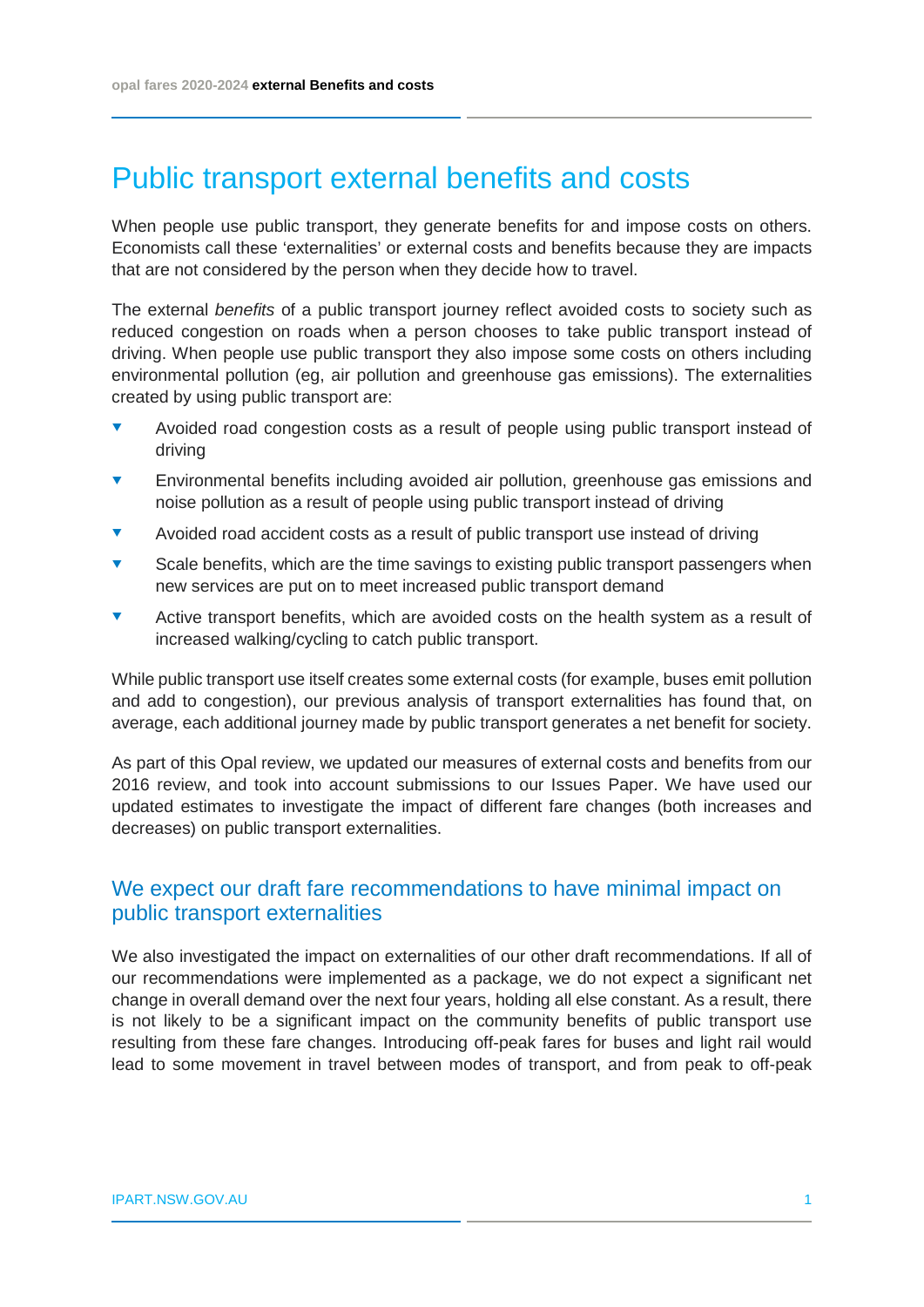travel.[1](#page-2-0) However, overall this is likely to have only a minimal impact on public transport externalities.

## Large increases in public transport fares would lead to a material increase in road congestion

Our modelling suggests that to have a material impact on the value of externalities, substantial changes in fares are required. This is because people tend not to switch their mode of transport in response to small fare changes, particularly in the peak (for further details on our elasticity assumptions see *Information Paper – Elasticity and Patronage Growth*).

Of the public transport externalities, avoided road congestion costs are the largest. All else being equal, our modelling suggests that doubling public transport fares (for single journeys), could add about 10 minutes to a driver's commute on Parramatta Road in the morning peak as people switch from public transport use to private car use – which would further add to the significant congestion already experienced by many drivers during morning peak traffic hours on this road.[2](#page-2-1)

**Road congestion costs are the largest public transport externalities**

Large changes in public transport fares are required to increase road congestion.

We also modelled the impact if the fares for single trips were increased by 5% per year over four years without any offsetting discounts being introduced<sup>[3](#page-2-2)</sup> and found that the impact on increased congestion was relatively small – could add less than 5 minutes to a driver's commute on Parramatta Road in the morning peak.

## Road congestion savings from large fare reductions are less significant and may also exacerbate crowding on public transport services

Congestion and crowding on Sydney's public transport services during the peak is a growing problem. Public transport use has been growing faster than the rate of population growth in recent years. If this trend continues then there is likely to be increased crowding in peak periods on a number of train, bus and light rail services.[4](#page-2-3) Large fare reductions would exacerbate crowding on public transport services. However, we note that infrastructure investment is in place such as the Metro Stage 2 (second harbour crossing) which would

<span id="page-2-0"></span><sup>&</sup>lt;sup>1</sup> Bus trips currently comprise about 40% of all Opal trips and about 60% of them occur during off-peak periods. The resulting increase in off-peak travel (a combination of its own price elasticity of demand, cross price elasticity of demand between peak and off-peak and from other modes of transport) was about a 2% increase and did not result in a material impact on our estimates of public transport externalities.

<span id="page-2-1"></span><sup>&</sup>lt;sup>2</sup> In our modelling, we have maintained all weekly and weekday caps, including the Gold Opal card cap at \$2.50 per day.

<span id="page-2-3"></span><span id="page-2-2"></span><sup>3</sup> Including inflation.<br>4 For trains service

<sup>4</sup> For trains, services on the T1 Western/North Shore line and T4 Illawarra line are already experiencing load factors potentially in excess of 180% (measured as a percentage of seat capacity) on certain services in the morning peak. For buses, maximum capacity is already reached for certain services (eg, B1 Mona Vale to Wynyard, M30 Taronga Zoo to Sydenham, T80 Liverpool to Parramatta) and so there would be increased travel times as passengers would need to wait for subsequent services. For light rail services, capacity is up to 80% on some services and so there is scope to increase loadings in the short term, but we note that passengers may feel discomfort and crowding at current levels.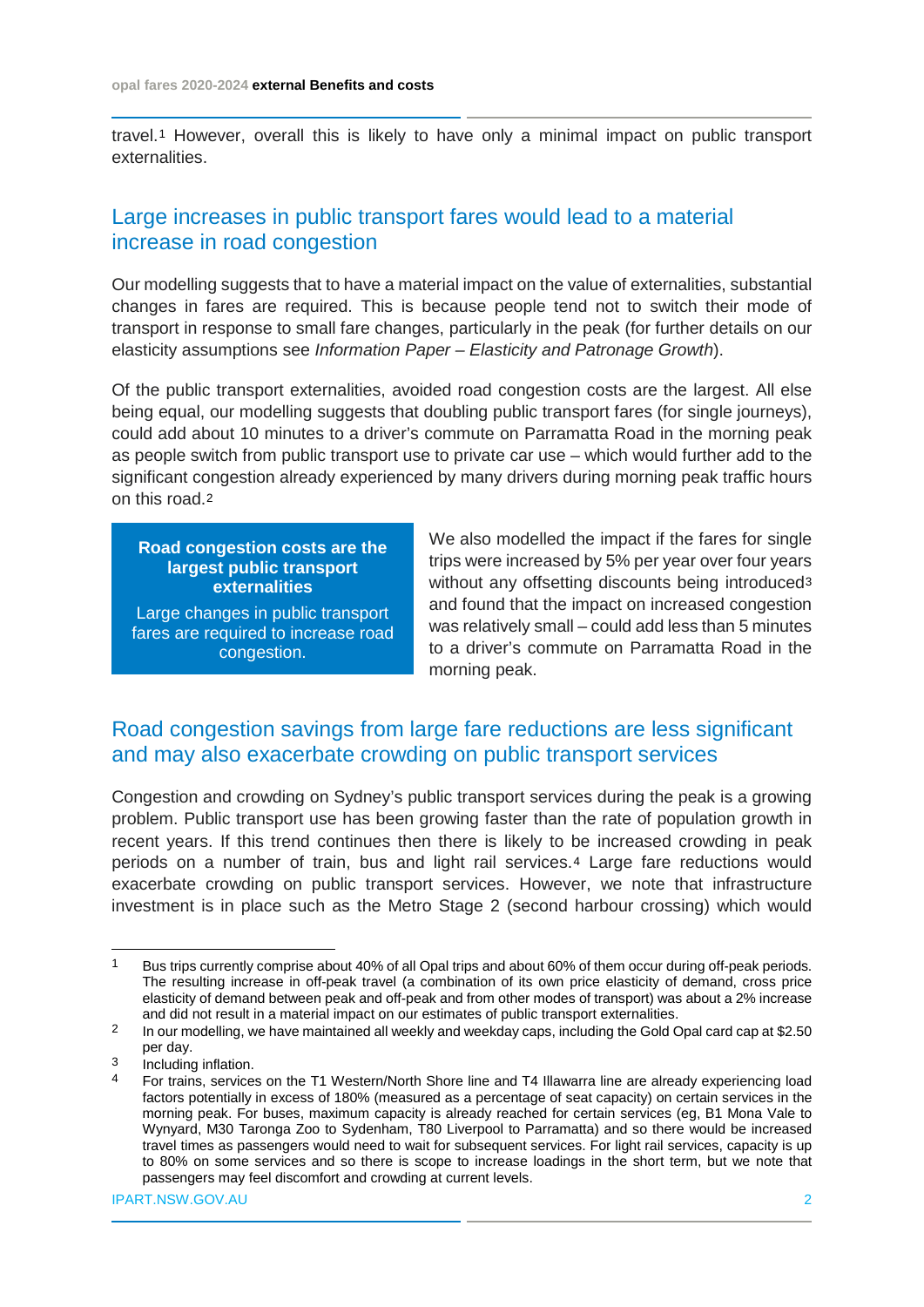alleviate some pressure on the train network in the medium to longer term, and that the NSW Government has previously announced plans for additional bus services to meeting increasing demand.[5](#page-3-0)

#### **Large fare reductions are not likely to significantly reduce road congestion**

Large fare reductions would exacerbate crowding on public transport particularly during peak periods.

We also found that large fare reductions do not significantly reduce road travel times. Whilst additional cars can increasingly add to congestion and cause substantial delays to travel times, the savings in travel time resulting from fewer cars is limited by the time it takes to travel to a particular destination under free flow traffic conditions.



### **We have further developed our estimates of external benefits and costs**

We reviewed our externality estimates so that when considering fare changes we had an updated understanding of the external benefits and costs that public transport use provides. Our approach in this review is generally consistent with our 2016 Opal fare review and the work we did to refine our calculations in 2014 in our *Review of external benefits of public transport*.[6](#page-3-1) We have:

- Attempted to better understand the impact of pricing decisions on externalities through measures other than just monetary impacts. For example, the impact on travel times (in extra minutes) on arterial roads in Sydney as a result of increased road congestion, rather than only expressing the avoided road congestion cost as dollars per km or per journey.
	- However, updating the external benefits and costs in monetary terms provided us important guidance on the externalities that would be most impacted by public transport use.
- Included discussion on crowding in public transport as this is an increasing issue
- Refined our approach to calculating scale benefits.

We also provide our Excel workbook on our website which details how we have calculated our estimates (including comprehensive information on our all inputs and their sources).

In Table 1 below we provide our updated estimates of each of the externalities for both peak and off-peak periods for all modes. The costs are presented as a negative and the benefits as a positive so that they may be aggregated to present net benefits for each mode of travel. The values for cars are the avoided road congestion, pollution and accident costs to existing motorists (cars and trucks) if someone chooses to catch either a train, bus, ferry or light rail

<span id="page-3-1"></span>IPART.NSW.GOV.AU 3 6 IPART, *Review of external benefits of public transport – Draft Report*, December 2014.

<span id="page-3-0"></span> <sup>5</sup> [https://nsw.liberal.org.au/Shared-Content/News/2019/COMMUNITIES-TO-GET-THOUSANDS-OF-EXTRA-](https://nsw.liberal.org.au/Shared-Content/News/2019/COMMUNITIES-TO-GET-THOUSANDS-OF-EXTRA-BUS-SERVICES)[BUS-SERVICES,](https://nsw.liberal.org.au/Shared-Content/News/2019/COMMUNITIES-TO-GET-THOUSANDS-OF-EXTRA-BUS-SERVICES) accessed 4 November 2019.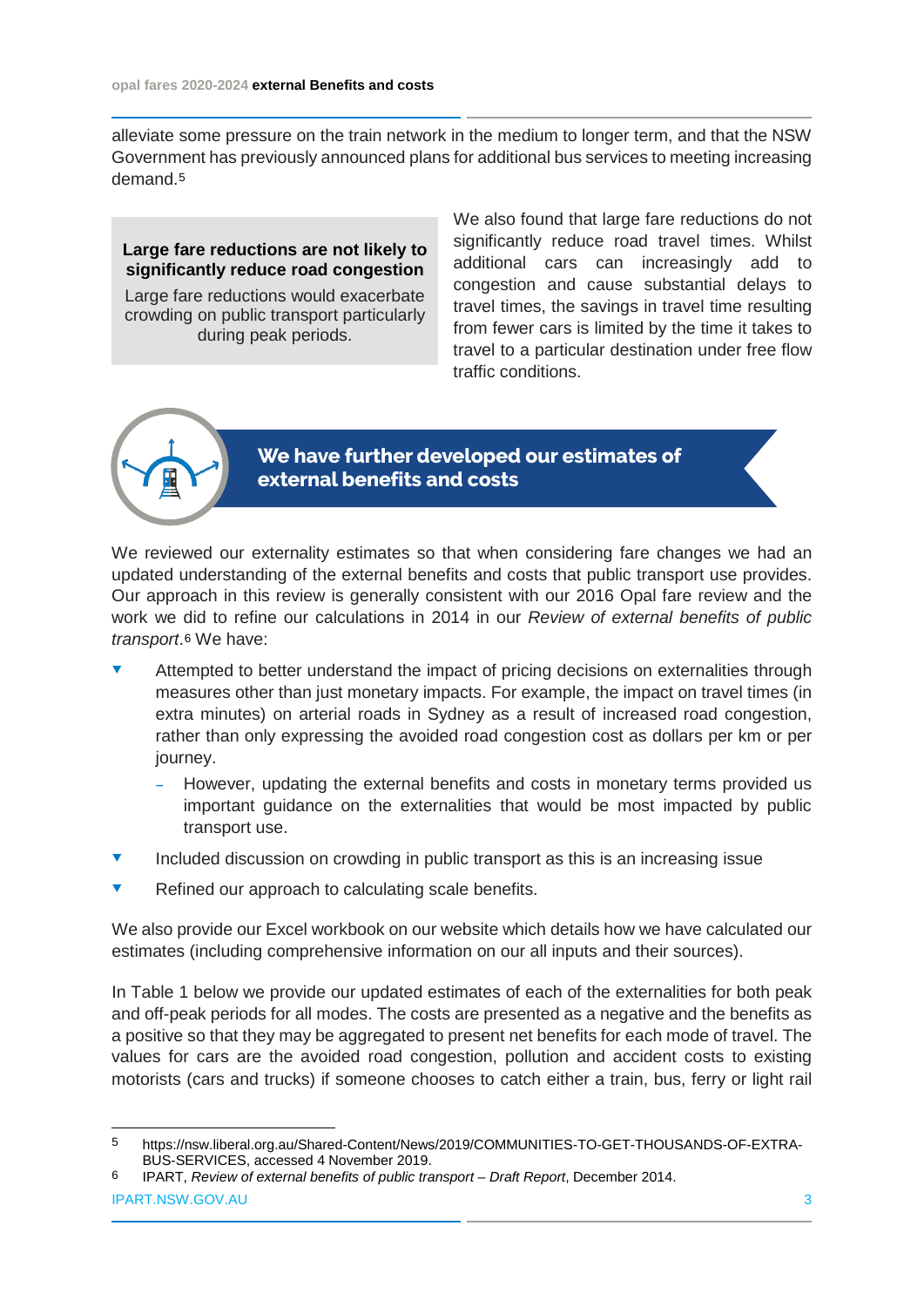instead of driving – we have presented them as positive values as they are the external benefits of catching public transport if someone would have otherwise driven.

Table 1 shows that our estimates of externalities are highest during the weekday peak periods[7](#page-4-0) as this is when both public transport use and road use is most concentrated. It also shows that avoided road congestion costs are the largest of the externalities that we measure, and that environmental pollution, active benefits and accident costs are the smallest.

|                                      |          | Rail     | <b>Bus</b> | <b>Ferry</b> | <b>Light Rail</b> | <b>Avoided</b><br><b>Car Use</b> |
|--------------------------------------|----------|----------|------------|--------------|-------------------|----------------------------------|
| <b>Congestion costs</b>              |          |          |            |              |                   |                                  |
| Peak                                 | \$/ptrip | n/a      | $-0.14$    | n/a          | n/a               | 2.22                             |
|                                      | \$/pkm   | n/a      | $-0.02$    | n/a          | n/a               | 0.40                             |
| Off-peak                             | \$/ptrip | n/a      | $-0.04$    | n/a          | n/a               | 0.62                             |
|                                      | \$/pkm   | n/a      | $-0.01$    | n/a          | n/a               | 0.15                             |
| <b>Environmental pollution costs</b> |          |          |            |              |                   |                                  |
| Peak                                 | \$/pkm   | $-0.005$ | $-0.02$    | $-0.11$      | $-0.01$           | 0.07                             |
| Off-peak                             | \$/pkm   | $-0.01$  | $-0.03$    | $-0.25$      | $-0.01$           | 0.07                             |
| <b>Accident costs</b>                |          |          |            |              |                   |                                  |
| Peak                                 | \$/pkm   | n/a      | n/a        | n/a          | n/a               | 0.01                             |
| Off-peak                             | \$/pkm   | n/a      | n/a        | n/a          | n/a               | 0.01                             |
| <b>Scale benefits</b>                |          |          |            |              |                   |                                  |
| Peak                                 | \$/ptrip | 0        | 1.32       | 0            | 1.11              | n/a                              |
|                                      | \$/pkm   | 0        | 0.12       | $\mathbf 0$  | 0.10              | n/a                              |
| <b>Active transport benefits</b>     |          |          |            |              |                   |                                  |
| Peak                                 | \$/ptrip | 0.10     | 0.07       | 0.11         | 0.07              | n/a                              |
| Off-peak                             | \$/ptrip | 0.10     | 0.07       | 0.11         | 0.07              | n/a                              |
| Net benefit (combined)               |          |          |            |              |                   |                                  |
| Peak                                 | \$/ptrip | 0.10     | 1.24       | 0.11         | 1.18              | 2.22                             |
|                                      | \$/pkm   | $-0.005$ | 0.08       | $-0.11$      | 0.10              | 0.48                             |
| Off-peak                             | \$/ptrip | 0.10     | 0.03       | 0.11         | 0.07              | 0.62                             |
|                                      | \$/pkm   | $-0.01$  | $-0.03$    | $-0.25$      | $-0.01$           | 0.23                             |

#### **Table 1 Estimates of external benefits and costs by mode (\$2019)**

Most externalities are a combination of the number of journeys and the distance travelled. This means they have a value per passenger and a value per kilometre. For certain externalities, such as environmental pollution, there are no per passenger values as the driver of the cost is distance travelled. This is because the key cost driver for pollution is the kms each mode of transport travels and not necessarily the number of passenger journeys. We outline our approach to allocating externalities in Box 1.

<span id="page-4-0"></span>IPART.NSW.GOV.AU 4 7 For our externalities calculations, peak periods are between 7am-9am (AM peak) and 3pm to 7pm (PM peak) consistent with the STM assumptions. Off-peak is defined as the period outside of these hours.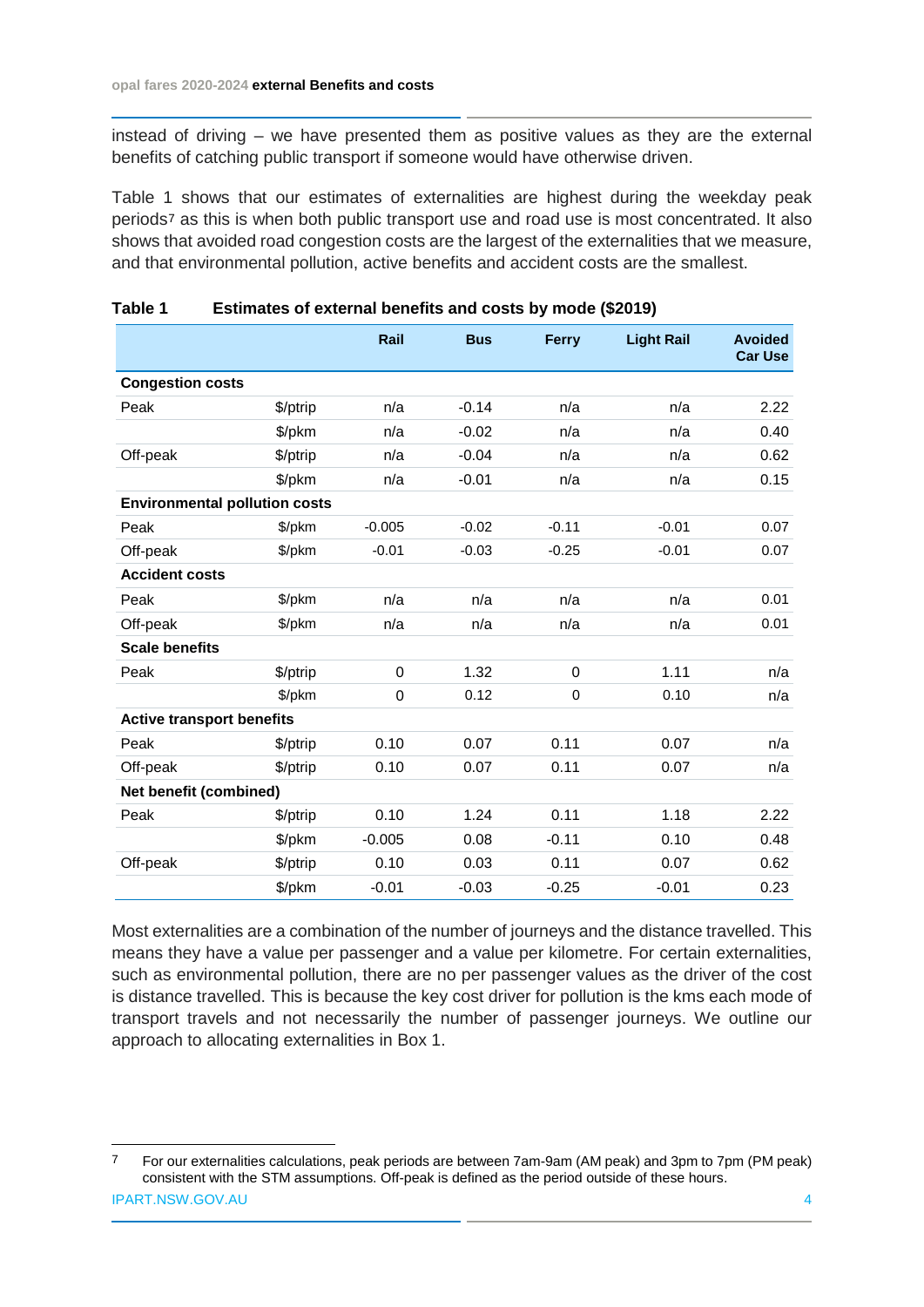#### **Box 1 Externalities are allocated based on passenger trips and kms**

Based on our view of what the key cost driver is for each of the externalities we estimate, we allocate them between passenger journeys (PJ) and passenger kms (Pkms). This is helpful when considering fare changes, as changes to the base charge (lowest distance band) have the greatest impact on the externalities that are driven by passenger journeys, and changes to the higher distance charges impact the externalities that are driven by passenger kms.

- Congestion costs 50% to PJ and 50% to Pkms. We note that congestion depends on where and when the avoided car travel occurs – if congestion is in a particular location, the number of cars entering the bottleneck drives the external cost, not the distance travelled; however, if the congestion is widespread, the distance travelled drives the external cost. Therefore, we have conservatively applied an equal allocation between journeys and kms travelled.
- $\blacktriangledown$  Scale benefits (Mohring effect) 50% to PJ and 50% to Pkms. We note that not all passengers catch a single service to reach their destination and that a certain proportion transfer at different stations or between modes to reach their destination (and this can increase as the distance travelled is greater). Therefore, we have conservatively applied an equal allocation between journeys and kms travelled.
- $\blacktriangledown$  Environmental pollution 100% to Pkms as emissions depend on the distance travelled.
- Accident costs 100% to Pkms as we have assumed that traffic accidents are likely to increase as more vehicle kms are travelled (accident costs are the smallest externalities we measure).
- Active transport benefits 100% to PJ as the health benefits of catching public transport (if someone walks or cycles to where they catch public transport) does not depend on the distance travelled by the mode of public transport.

We received submissions to our Issues Paper which we discuss, including our responses, in Box 2.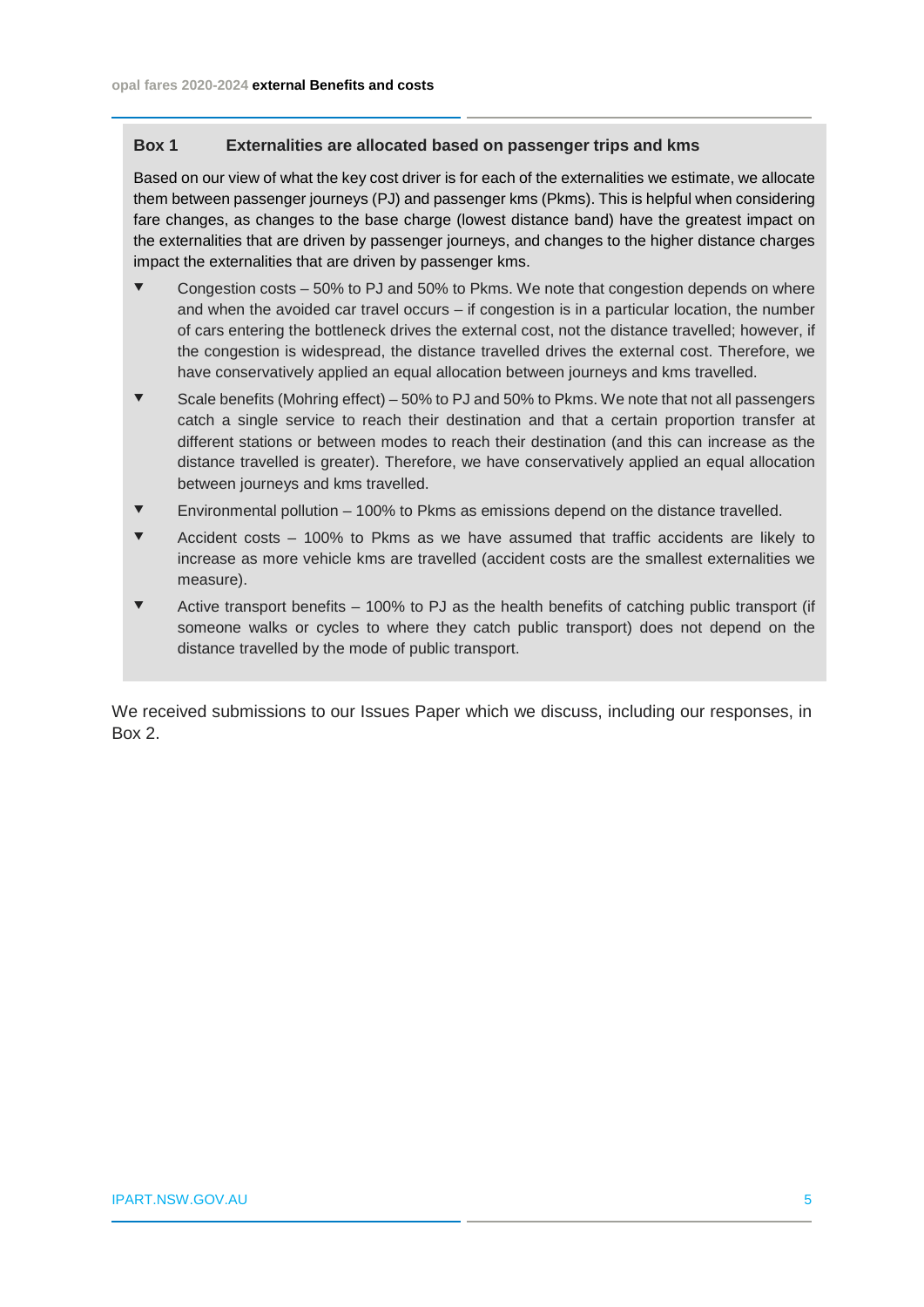#### **Box 2 Submissions received in response to our Issues Paper**

In response to our Issues Paper we received submissions indicating that we should include additional external costs and benefits in our estimates. With the exception of including noise pollution (which we have decided to include in our environmental pollution estimates) we do not consider that the additional externalities suggested should be included. We outline the issues and our reasons below.

 **Increased parking availability** - that we should consider the impact of public transport usage on parking availability.[8](#page-6-0) 

We consider that increased public transport usage can improve parking availability, if car travel is completely substituted. However, in other cases a car journey will be substituted with a public transport journey that involves driving to a local train station or a bus stop etc (or places with higher service frequencies). Whilst this would improve parking availability at their final destination, it would reduce parking availability in the area in which they catch public transport (ie, there would be reduced parking availability in commuter car parks or in local streets near more convenient bus stops etc).

Further, parking rates (cost per hour or daily rates) at key destinations may adjust in response to changing demand (to induce new demand) such that overall car parking availability is not necessarily reduced.

 **Cost of new roads** – that we should take into account the reduced need for new roads and in doing so, we should also consider the avoided 'urban heat island effect'. [9,](#page-6-1) [10](#page-6-2)

We consider that including the reduced need for new roads in addition to our estimate of reduced congestion would double count the effects of reduced car demand on roads. This is because the value of reduced congestion can be considered as a proxy for how much motorists are willing to pay for a new road to reduce their travel times by an equivalent amount. Therefore, to include the avoided cost of a new road (which can be represented by reduced congestion costs as a proxy) in addition to reduced congestion costs (brought about by increased public transport use) would double count the external benefit that public transport provides on reducing car demand on roads.

The **urban heat island effect** occurs when natural permeable surfaces including grass, plants or bush land are replaced with concrete, asphalt and infrastructure (as a result of human activity) and causes a greater absorption of the sun's heat, leading to higher temperatures than in surrounding areas. This has been an increasing issue particularly in Western Sydney. Efforts are being made to use reflective colours, plant trees, install more water features etc to deal with the increase in heat.[11](#page-6-3) 

We consider that the reduced need for new roads may contribute to an avoided heat island effect, if the new road would have otherwise replaced natural permeable surfaces. However, this is not always the case and is project and location specific. For example, the WestConnex had an impact on reducing some permeable surfaces to widen roads, whereas the widening of the M4 to reduce congestion around Granville, Clyde and Auburn had minimal impact on its surrounding areas given it was an already highly urbanised area.

<span id="page-6-1"></span><span id="page-6-0"></span>Further, while the augmentation of the public transport system (eg, new metro line) can also reduce the need for new roads, this is also project and location specific, as natural permeable surfaces can be replaced with concrete and asphalt to make way for new public transport infrastructure.

<span id="page-6-3"></span><span id="page-6-2"></span>Without specific information on where a road would potentially be avoided, and the potential avoided impact it would have on natural permeable surfaces (which can vary widely), we are unable to reliably estimate a reasonable avoided cost.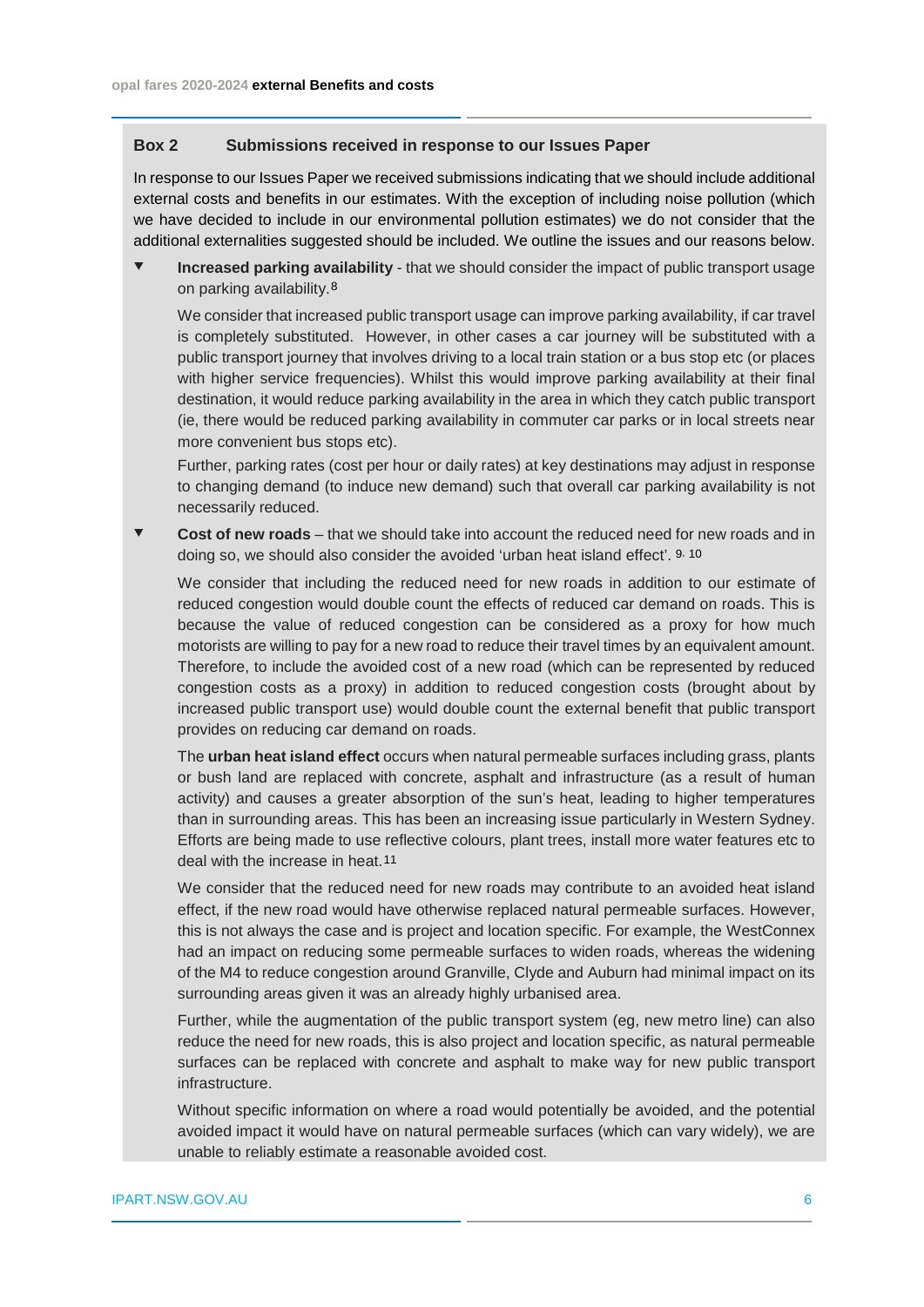We also note that changes in vehicle usage in the short to medium term are not strongly correlated with changes in road provision and so would not impact the current urban heat island effect.

 **Aesthetic benefit from less cars** - that we should consider the aesthetic benefits of removing cars.[12](#page-7-0)

We consider that it is unclear what level of car usage would constitute an appropriate level of aesthetics. Given the difficulty in defining an appropriate level of aesthetics (which is likely to be quite subjective), we consider that it would be difficult to reliably measure what the willingness to pay would be. We are also currently unaware of any studies that have examined the willingness to pay for such benefits.

 **Liveability** – that we should take into account the role of public transport in shaping Sydney and producing prosperous, connected, and liveable suburbs eg, the success of the central and western cities are contingent on adequate, affordable transport in these areas.[13](#page-7-1)

We consider that all modes of transport to city centres can play an important role in shaping Sydney and producing prosperous and connected suburbs, which includes both the public transport and road systems. Having affordable and adequate public transport will not only directly benefit users to move between suburbs and city centres, but will also benefit car users through reduced congestion in reaching their destinations.

We consider that fare changes at the margin are likely to have a larger influence on the mode of transport that people choose when travelling to city centres, rather than determining whether they travel at all. Therefore, we consider that we have captured the external benefit that public transport provides through our estimation of avoided road congestion costs.

However, we note that the availability and affordability of an efficient public transport system is important in promoting liveability, particularly for those on low incomes. We have further considered these issues in *Information Paper – Ensuring Affordability*.

In the sections below, we discuss each of the externalities that we have estimated and how we have estimated them, including how they differ from our previous 2016 estimates.



**Congestion costs – Avoided Car Use**

The use of public transport services rather than private cars reduces road congestion. Lower congestion benefits existing road users and is an external benefit of public transport.[14](#page-7-2) Having fewer cars on the road also reduces vehicle operating costs (as operating costs are higher at lower speeds)<sup>[15](#page-7-3)</sup> and improves the reliability of journey times.

<span id="page-7-2"></span><span id="page-7-1"></span>14 As the benefit is external to those using public transport.

<sup>8</sup> Submission from E Ryan to IPART, June 2019, p 2.<br>9 Submission from F Bullivant to IPART, June 2019.<br>10 Submission from E Ryan to IPART, June 2019, p 2.

<sup>11</sup> [https://www.abc.net.au/news/2018-03-01/how-western-sydney-is-tackling-the-heat-island-effect/9361156,](https://www.abc.net.au/news/2018-03-01/how-western-sydney-is-tackling-the-heat-island-effect/9361156) accessed 13 August 2019.<br>12 Submission from E Ryan to IPART, June 2019, p 2.<br>13 Submission from E Ryan to IPART, June 2019, p 2.

<span id="page-7-0"></span>

<span id="page-7-3"></span><sup>15</sup> Vehicles experience greater wear and tear (through increased stops and starts) at lower average speeds.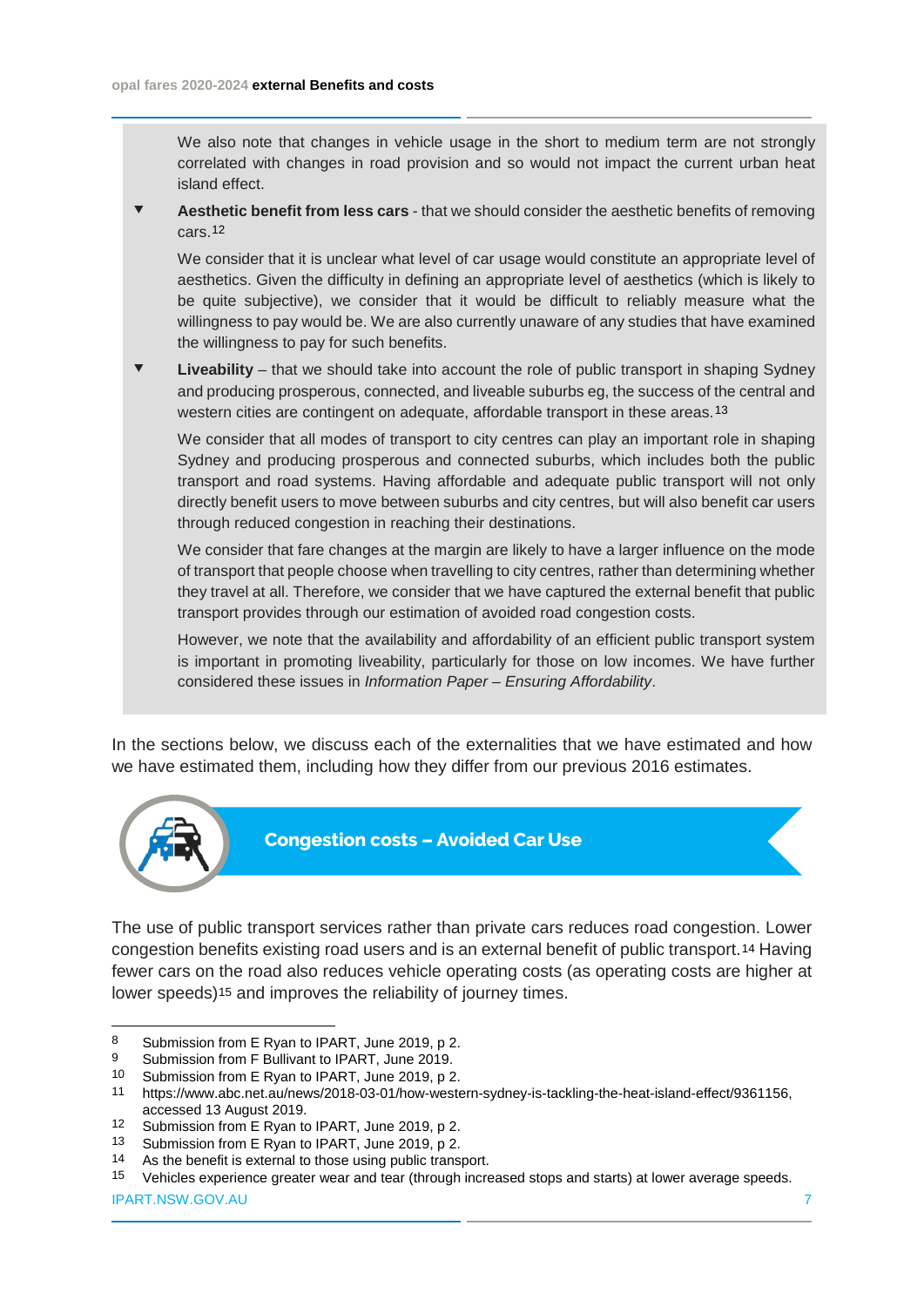We used information from TfNSW and Roads and Maritime Services (RMS) to estimate the likely impact of fare increases on travel times across Sydney roads (see Box 3 for further details on our approach) – this is the first time we have obtained road congestion data from RMS.[16](#page-8-0)

In updating our estimates, we were also able to obtain from RMS' Strategic Traffic Forecasting Model (STFM) a better understanding of the impact of road congestion on travel times in Sydney. We found that fare increases, which would lead to some people switching from public transport to private car use and adding to road congestion, had the greatest impact on travel times on Parramatta Road – particularly between Haberfield and Central. For example, we estimate that a 20% increase in all public transport fares, could add about 15,000 additional cars (about 1%) to the weekday morning peak period, and could increase travel times on Parramatta Road between Haberfield and Central by less than 5 minutes, holding all else constant.[17](#page-8-1)

We also found that fare decreases, which led to some people switching from private car use to public transport use, did not result in significant time savings on arterial roads. We note that there is an asymmetric relationship between changes in car demand and travel times - whilst additional cars can increasingly add to congestion and cause substantial delays in travel times, the savings in travel time resulting from reducing car demand is limited by the time it takes to travel to a particular destination under free flow traffic conditions.

We have also estimated the cost of congestion that is saved by each public transport journey. This is measured in terms of three avoided costs - travel times, vehicle operating costs and increased reliability, for both cars and trucks on the road (someone choosing to take public transport and not driving provides an external benefit to existing motorists, both cars and trucks).

We also apply occupancy assumptions to derive costs on a per passenger trip and per passenger km basis. For our occupancy assumptions, for motor vehicles we have updated them from the outputs provided by the Sydney Strategic Transport Model (STM), and for buses we have used Opal data to calculate its average occupancy for peak and off-peak periods.

<span id="page-8-0"></span> <sup>16</sup> In our previous review, we used outputs from the Transport Performance and Analytics' (TPA) Sydney Strategic Transport Model (STM) to calculate our congestion estimates. For this review we sought to update our estimates from its model, however, TPA advised that Roads and Maritime Services (RMS) have a Strategic Traffic Forecasting Model (STFM) which would provide more accurate measures of congestion on the Sydney road network. We note that the STFM has a better representation of the road network compared with the SSTM, especially access points and is better able to model intersection delays. Therefore, we have used the outputs from the STFM in estimating our congestion measures.

<span id="page-8-1"></span><sup>&</sup>lt;sup>17</sup> We found that various sections of Parramatta Road are impacted differently during the two hour 7am-9am weekday morning period. Our estimate of 4.5 minutes is the most congested section between Haberfield and Central.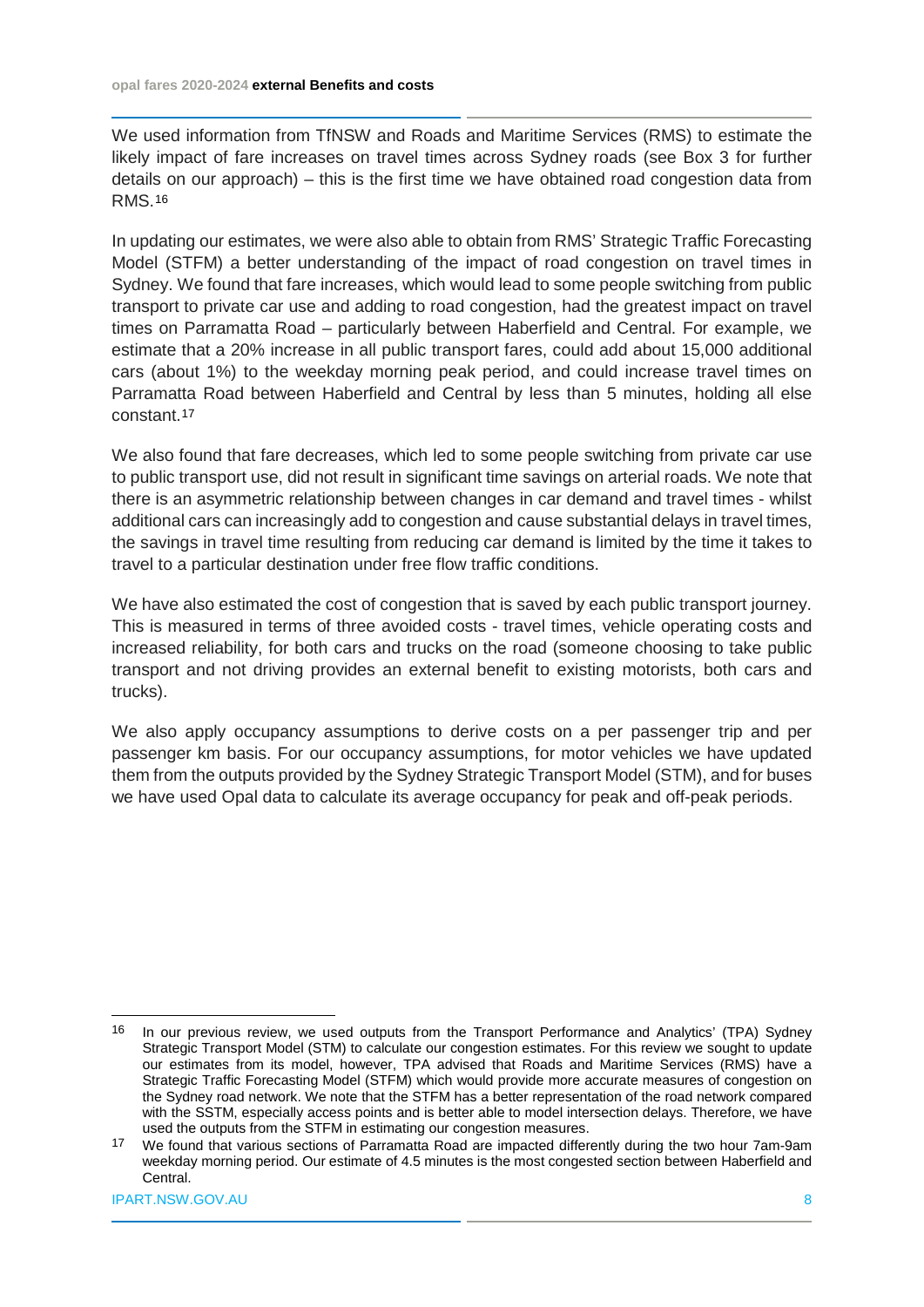#### **Box 3 Measuring congestion costs**

We measure congestion costs by examining the impact that additional (marginal) motorists have on existing (inframarginal) motorists (change in travel times, vehicle operating costs and reliability of travel). To do this, we first asked TPA to run public transport fare change scenarios (eg, an increase in all public transport fares) using their STM to estimate which people are likely to switch from catching public transport to driving, from their origin to destination**<sup>a</sup>**. We then asked RMS to use their STFM to calculate the vehicle kms travelled and travel times for both scenarios:

- where there is no change in public transport fares (baseline scenario) where vehicle kms and travel times are calculated only for people who originally travel by car from origin to destination, and
- where there is a change in public transport fares vehicle kms and travel times are recalculated for all motorists and factor in both those who maintain driving from their origin to destination and those who switch from public transport to driving.

From the above outputs we calculated our congestion cost (time) using the following formula:

$$
\Delta CX = \Delta TT / \Delta CT. VoT
$$

where ∆CX is the change in congestion costs, ∆CT is the change in car travel (either trips or kilometres), VoT is the value of time (a weighted average of business and non-business car users sourced from the TfNSW appraisal guidelines) and  $\Delta TT$  is the change in travel time from a specific scenario calculated as:

$$
\Delta TT = \left(\frac{\text{VKT}^B}{S^S} - VHT^B\right).OC
$$

where VKT<sup>B</sup> is the vehicle kilometres in the baseline,  $S<sup>S</sup>$  is speed in the scenario, VHT<sup>B</sup> is vehicle hours travelled in the baseline and OC is occupancy (number of passengers per vehicle and is sourced from the STM outputs).

In the above formulas we are calculating the change in travel times for existing (inframarginal or baseline) motorist by applying the new recalculated average speed (for all motorists, both existing and new) to the original distance (kms) travelled by the existing motorists. This is then multiplied by a value of time, sourced from the TfNSW appraisal guidelines, to estimate the impact that additional motorists have on existing motorists, in terms of the cost of changes in travel time. The formulas are the same as what we used in our 2016 review, however, the input data used is now sourced from RMS' STFM.

Our estimates of the cost of changes in travel times are the largest of our congestion costs and currently comprise 83% of our total congestion costs. For vehicle operating costs we also obtain from the STFM changes in travel times by various speed (separated into different speed bands) and apply estimates of operating costs for travel at different speeds from the latest TfNSW appraisal guidelines. For our estimate of the reliability of travel, we calculated the value of the change in the standard deviation of travel time using average travel times (calculated from STFM outputs) and costs for reliability measures, also sourced from the TfNSW appraisal guidelines.

**a** Origin and destinations are sourced from the Household Travel Survey and form a baseline from which fares can be adjusted to examine whether people are likely to switch their mode of travel to reach their destination.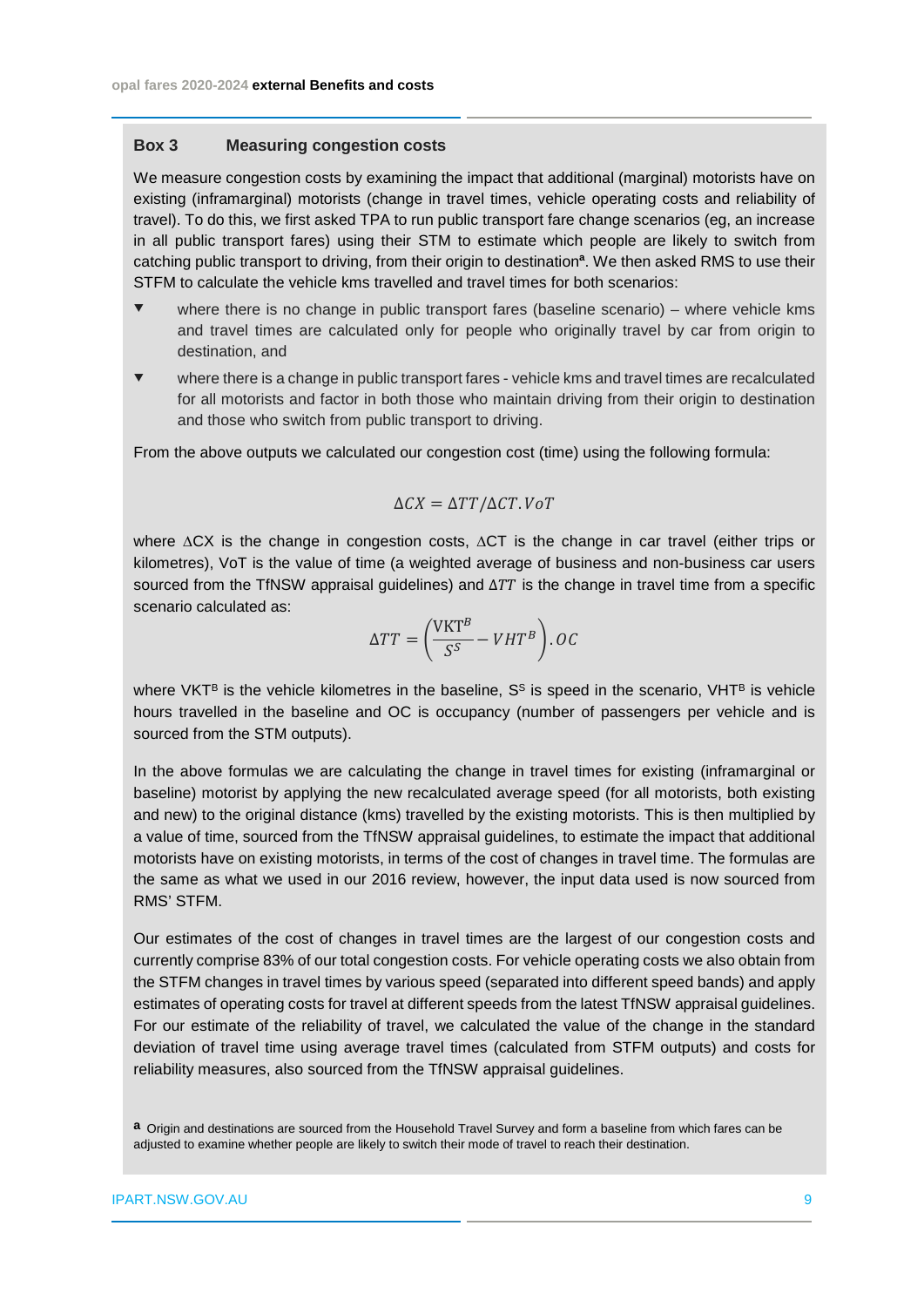#### **Avoided road congestion costs are the largest external benefits of using public transport**

The congestion cost estimates for cars shown in Table 2, are the costs of adding an additional car onto the road system. Therefore, it represents the avoided congestion costs if someone chooses to catch public transport instead of driving, and is applicable for all modes of public transport.

- For example, our updated estimates are about \$2.22 per car journey (per passenger) and about \$0.40 per km (for each passenger) during the peak periods on a weekday.[18,](#page-10-0)[19](#page-10-1)
- $\bullet$  This means that if a person who would have driven 20 km chooses public transport and replaces that car trip with:
	- A train trip, then that person's train travel provides an external benefit to continuing motorists by avoiding road congestion costs of about \$10.28 in aggregate[20](#page-10-2).
	- A bus trip, then the congestion saving would be around \$9.73 in aggregate. This is less than if they had used the train as buses themselves add to some road congestion (see below).

The bus congestion costs in Table 2 represent the additional congestion cost buses impose on the road network if someone chooses to catch a bus (on a per passenger basis). This value is netted off the congestion cost for cars to establish the avoided road congestion costs, if someone chooses to catch a bus instead of driving. For example, our updated estimate is \$0.14 per bus journey (per passenger) and \$0.02 per km (per passenger) during the peak periods on a weekday. This means that as a result of public transport fare changes, if a person chooses to catch a bus instead of driving (eg, 20km to their destination) then that person's bus travel contributes \$0.54 towards road congestion, but avoids \$10.28 – thus, the person's decision to catch a bus provides a net external benefit to continuing motorists of \$9.74 in aggregate, in avoided road congestion costs.

We also maintained our approach of estimating the impact that buses have on congestion by assuming that each bus has twice the congestion impact compared to a car (adjusted for the proportion of time not spent on bus lanes[21](#page-10-3)).

<span id="page-10-0"></span><sup>18</sup> The avoided congestion costs have been averaged over the morning and afternoon peak periods.

<span id="page-10-1"></span><sup>19</sup> We present our estimates on per 'passenger' trips and per 'passenger' kms, where 'passengers' are based on the average occupancies for each mode of transport. This is to recognise that each passenger in a vehicle faces a cost when the whole vehicle is delayed – for example, if a car with three passengers is delayed by 1 minute due to congestion, then all three passengers in the vehicle face a delay cost of 1 minute each and so the total cost (for time) is 3 minutes multiplied by a value of time.

<span id="page-10-2"></span><sup>&</sup>lt;sup>20</sup> If the number of vehicle trips travelled in the morning peak in Sydney is around 1.4 million, then the value to each continuing motorist for the marginal passenger that decides to take a train instead of driving is \$10.28/1.4 million.

<span id="page-10-3"></span><sup>21</sup> We have assumed that when buses are on dedicated bus lanes, they do not contribute to congestion. Hence, we only consider the proportion of time not spent on bus lanes as contributing to road congestion.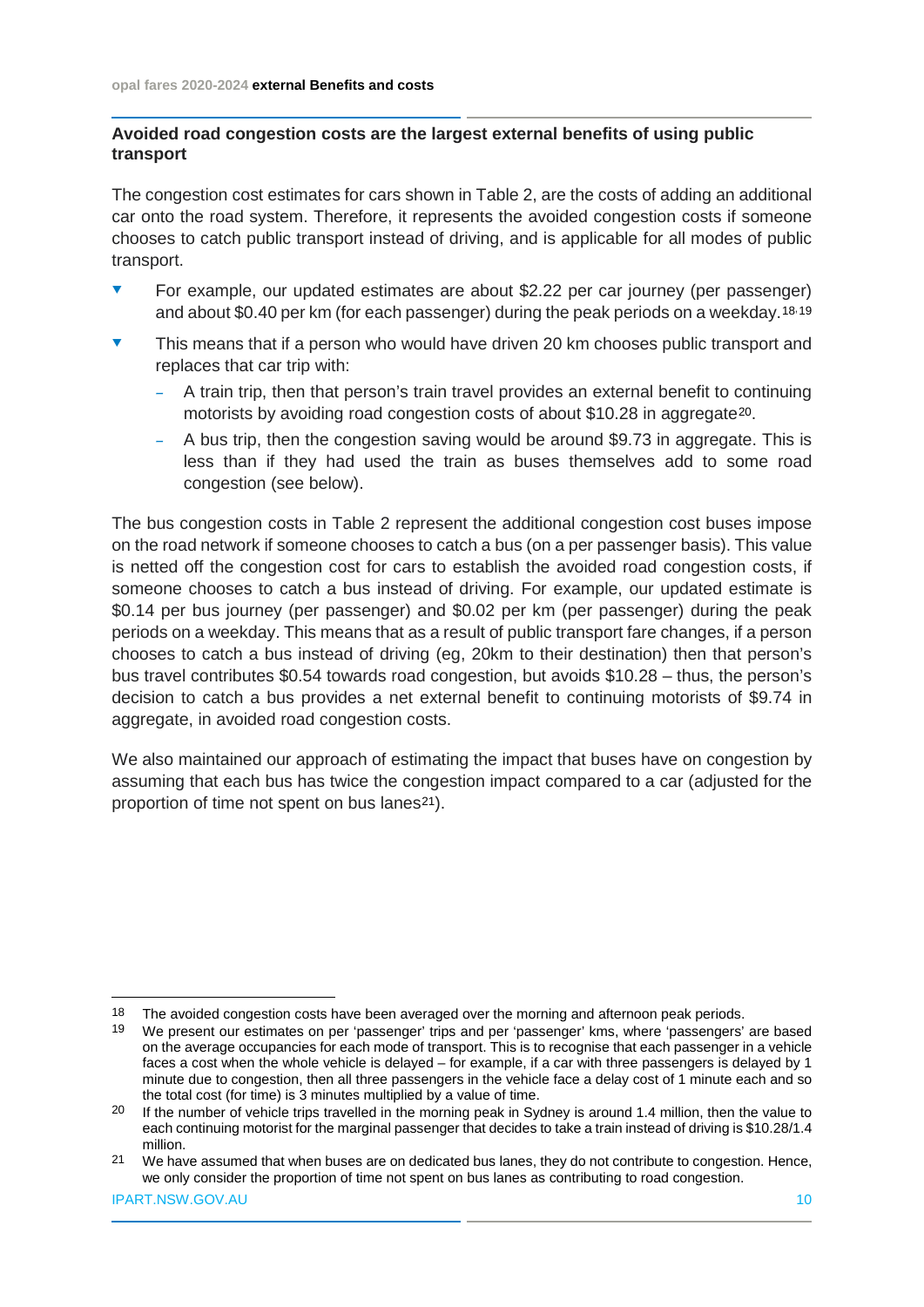| 1 U.VIV L<br>OUNGCONON COSTS (VZUTU) |            |      |            |      |
|--------------------------------------|------------|------|------------|------|
|                                      | 2019       |      | 2016       |      |
|                                      | <b>Bus</b> | Cara | <b>Bus</b> | Cara |
| Peak - \$/passenger trip             | $-0.14$    | 2.22 | $-0.90$    | 3.27 |
| Peak - \$/passenger km               | $-0.02$    | 0.40 | $-0.10$    | 0.48 |
| Off-peak \$/passenger trip           | $-0.04$    | 0.62 | $-0.24$    | 0.76 |
| Off-peak \$/passenger km             | $-0.01$    | 0.15 | $-0.03$    | 0.14 |

**Table 2 Congestion costs (\$2019)**

**a** Includes congestion estimates for trucks. That is, if there is an additional car on the road, then it would also impact on time, reliability and vehicle costs for trucks as well.

**Note:** The above estimates include congestion costs for time, reliability and vehicle operating costs.

Our congestion estimates are lower than what we previously estimated in 2016. The main driver of the difference is:

 The latest results use RMS' STFM to calculate the congestion impacts and this has resulted in lower estimates compared with before. Compared with TPA's STM, the STFM has a better representation of the road network, especially access points and road congestions, and is better able to model intersection delays. There have also been updates to the road network (eg, WestConnex projects), which the latest estimates for 2019 incorporate and these projects would have contributed to reducing congestion impacts.[22](#page-11-0)



**Scale benefits (Mohring effect)**

As patronage increases, there may be an external benefit (to existing passengers) if service frequency is increased in response to this higher patronage. As service frequency increases, average waiting times for services decrease, and given that waiting time is a major component of the total journey time of public transport, this leads to travel time savings for existing public transport users. That is, each new passenger that chooses to take public transport provides an external benefit to existing users through reduced wait times (if service frequency is increased in response). Therefore, this external benefit justifies a subsidy where the reduction in fares generates demand that then creates this benefit.

In the section below we outline our updated scale estimates, including our adjustment to reflect a possible increase in services in response to increased demand (based on historical data). We then discuss implications of crowding on the public transport network.

We have broadly maintained our approach in calculating scale benefits from our previous review and have updated the inputs, with the exception of making an adjustment for how service frequencies are likely to change in response to changes in demand (discussed below).

<span id="page-11-0"></span> <sup>22</sup> In producing outputs for 2016, RMS applied the 2018 Sydney road network, which includes updates to the road network including some WestConnex projects that have been completed (eg, widening of the M4). In estimating congestion outputs for 2019, we have interpolated between the results for 2016 and 2021 (both the STM and STFM produce outputs at five-yearly intervals).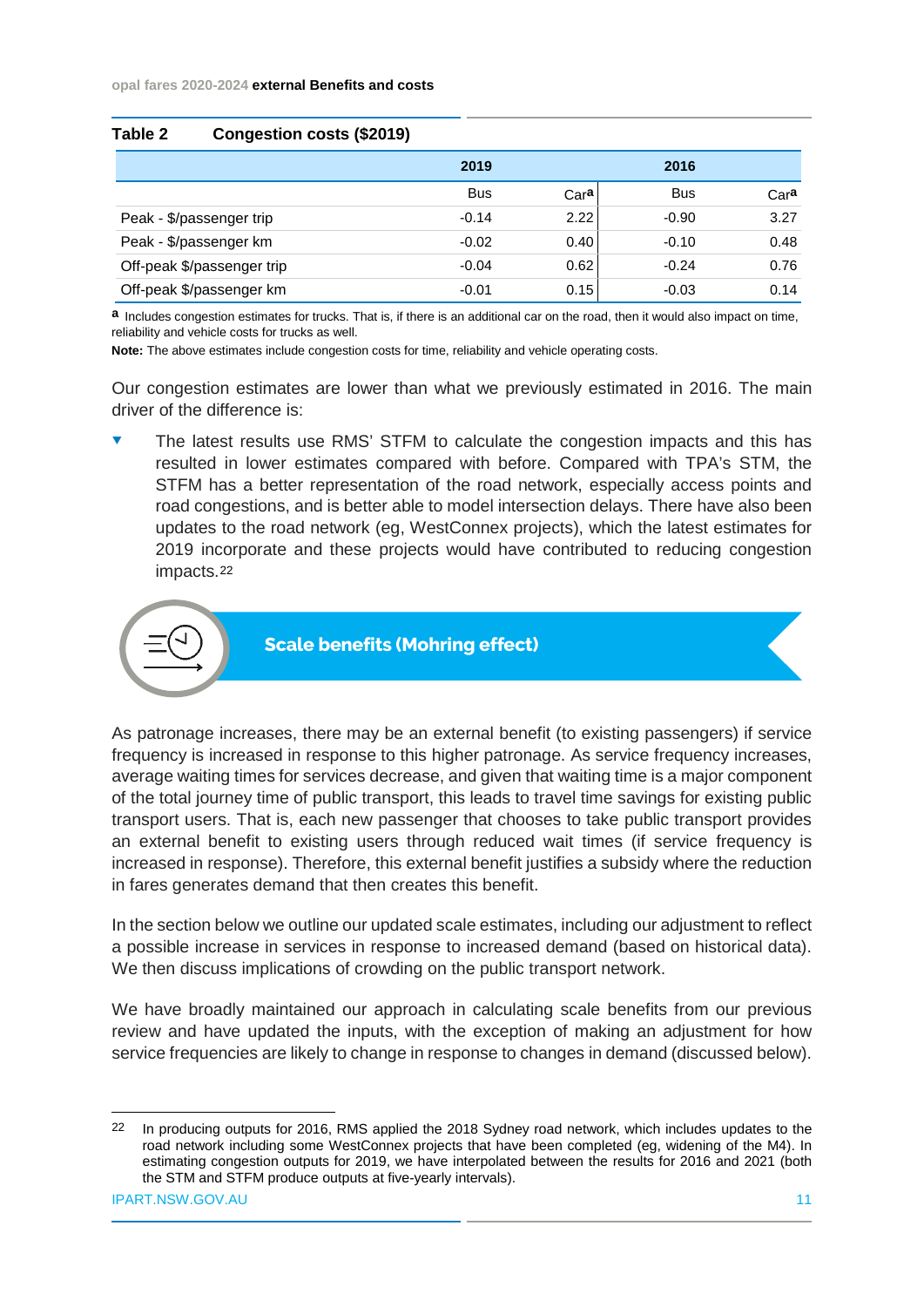We calculate our estimate of scale benefits using STM outputs (including waiting times experienced by passengers) and TfNSW's appraisal guidelines for the value of time (including a premium of 1.45x for waiting time vs in-vehicle time). Specifically:

- We estimate the change in demand with respect to changes in public transport fares and multiply the result by existing wait times for public transport (including a value of time and an additional premium for wait time vs in-vehicle time) – for example, if there is a 5% increase in demand for public transport, then average wait times would reduce by 4.8%,[23](#page-12-0) if additional services were put on to meet that additional demand.
	- The latest STM results suggest that the own-price elasticities for certain modes have slightly increased, and hence the potential to achieve scale benefits is higher than our previous estimates (eg, the own-price elasticity for buses is 0.44 in peak periods whereas it was previously 0.42)
- We have also adjusted our estimates to incorporate the likelihood of service frequencies increasing in response to increased demand. We used historical data to calculate the percentage change in service frequencies per percentage change in demand (this has resulted in 83% for buses, 70% for light rail and negative value for ferries as overall scheduled services have declined in recent years). To the extent that changes in service frequencies in the future are different from the past, our estimated results would be different from what actually takes place. Our previous approach did not include this adiustment.

We present our updated estimates in Table 3 below. For example, if there were an increase in an additional bus passenger, and services were increased to meet that demand, then that passenger would provide an external benefit of reduced wait times for other passengers of \$1.32 per trip in aggregate.<sup>[24](#page-12-1)</sup>

We have not estimated scale benefits for trains as there is limited capacity to make services more frequent due to constraints on the network at this point in time. If there is increased demand and additional services are unable to be put on to cater for the demand, then it would lead to crowding, which we discuss further below. However, we note that the Metro Stage 2 (second harbour crossing) and the Metro West (Parramatta to Sydney CBD) would provide additional capacity in the medium to longer term, and so scale benefits would be available once these projects are completed.

We have also not estimated scale benefits for ferry services as scheduled services have been reduced overall (and patronage has been fairly stable on average)<sup>[25](#page-12-2)</sup> –if there are increases in demand, then this would be met by existing capacity in services.

<span id="page-12-0"></span> <sup>23</sup> Reduction in waiting times are calculated as 1- 1/(1+ %change in demand). Eg, for a 100% increase in demand (ie, doubling in demand), wait times would reduce by half (or 50%) if additional services were placed to meet the change in demand.

<span id="page-12-1"></span><sup>&</sup>lt;sup>24</sup> In reality, demand would need to increase by at least the capacity of a new bus service (ie, more than 60 passengers) for an additional service to be put on at a bus stop.

<span id="page-12-2"></span><sup>25</sup> Patronage increased by 2.7% over 2016-17 to 2017-18 then decreased by 2.2% in 2018-19; scheduled services have decreased by 3% on average over 2016-17 and 2017-18.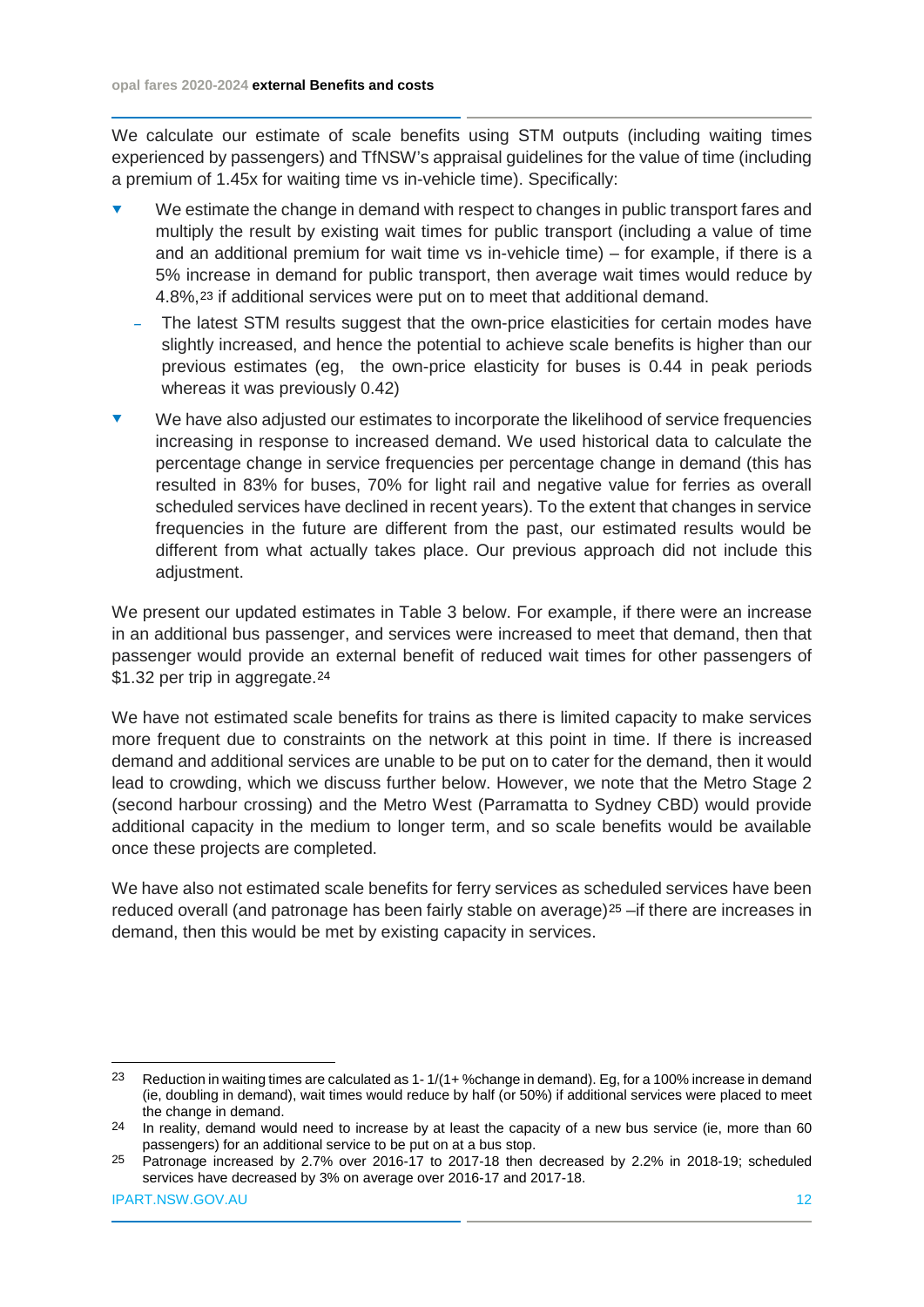#### **opal fares 2020-2024 external Benefits and costs**

| Table 3 | Scale benefits (\$2019)  |            |       |            |            |       |            |
|---------|--------------------------|------------|-------|------------|------------|-------|------------|
|         |                          | 2019       |       |            | 2016       |       |            |
|         |                          | <b>Bus</b> | Ferry | Light rail | <b>Bus</b> | Ferry | Light rail |
|         | Peak - \$/passenger trip | 1.32       | 0     | 1.11       | 1.25       | 1.25  | 1.25       |
|         | Peak - \$/passenger km   | 0.12       | 0     | 0.10       | 0.11       | 0.11  | 0.11       |



**Crowding on public transport**

If transport services are not increased in response to increases in demand, there may be an external cost as a result of an increase in public transport crowding. When a bus, train or ferry is crowded, services become less comfortable, there are increases in alighting and boarding times, and waiting times will increase as some passengers have to wait for the following bus, train or ferry. An increase in the number of passengers using public transport in peak times imposes a cost on other users.

Increased demand leading to crowding is particularly an issue in train services where there are physical constraints on the network and it is potentially very costly to increase the number of services to accommodate new demand. However, even for bus and light rail services where substantial investment is not required, there is a cost of purchasing new buses and trams to service additional demand. Using Opal data, we were able to observe that during the weekday morning peak periods:

- for train services going into the Sydney CBD the T1 Western line (from Strathfield), T4 Illawarra/Cronulla line (from Hurstville) and the T1 Northern lines (from Chatswood) are particularly congested with load factors potentially in excess of 180% (measured as a percentage of seat capacity) on services[26](#page-13-0)
- for bus services, maximum capacity (seated and standing)<sup>[27](#page-13-1)</sup> is reached for various services (B1 Mona Vale to Wynyard, M30 Taronga Zoo to Sydenham, T80 Liverpool to Parramatta, 333 North Bondi to City Circular Quay, B1 Mona Vale to Wynyard, 343 Kingsford to Chatswood, 400 Bondi Junction to Sydney Airport and M52 Parramatta to City Circular Quay) – most of these services are also to transport passengers to the CBD. For light rail services we have observed up to 80% capacity on some services (this means that all 80 seats are occupied and 149 passengers are standing; max capacity is 80 seated and 206 standing) and so there is capacity to cater for additional patronage in the short term, although passengers may feel discomfort and crowding at current levels[28](#page-13-2)

<span id="page-13-0"></span> <sup>26</sup> Load factors are a percentage of seat availability. For example, if a carriage has seat capacity of 122, then a load factor of 180% would mean that every seat is occupied and that 98 people are also standing

<span id="page-13-1"></span><sup>27</sup> Max passenger capacity (seated and standing) varies for the different buses that are used: from a combined seating and standing capacity of 65 up to 110 for articulated two or three-door buses.

<span id="page-13-2"></span><sup>28</sup> The latest TfNSW Customer Satisfaction Index shows 81% satisfaction for personal level of space on light rail services. TfNSW, Customer Satisfaction Index, May 2019, p 10.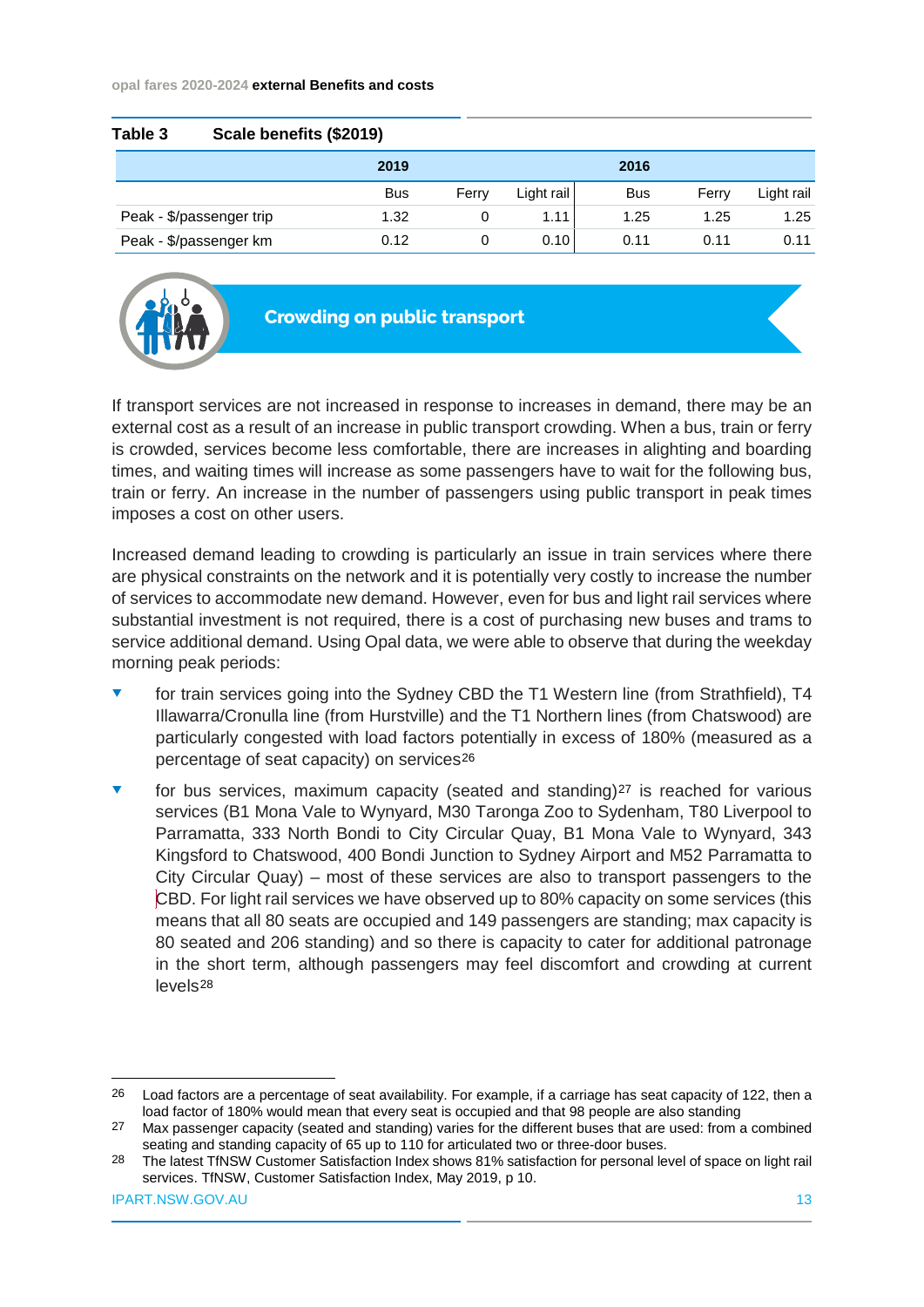for ferries we have observed capacity of up to 80%[29](#page-14-0) on services with relatively higher demand such as the F3 Parramatta River and F1 Manly services and so there is capacity to cater for additional demand in the short term (however, services are up to full capacity on Sundays).

There is currently limited capacity to put on additional services for trains due to constraints on the rail network[30.](#page-14-1) Although, for buses the NSW Government has announced additional services to meet increasing demand and so there is some scope to ease crowding on these services.[31](#page-14-2)

#### **Population growth is likely to have a bigger impact on crowding on public transport than changes in fares**

As discussed in the separate information on paper on public transport demand (see *Information Paper – Elasticity and Patronage Growth* for further detail), public transport use has risen substantially in recent years, around 5% per year, which is slightly more than twice the rate of population growth[32.](#page-14-3) Under the fare changes we are recommending we do not anticipate that fares will have a significant impact on this rate of growth.

The NSW Government expects that the T1 Western Line, one of the busiest lines in Sydney, would reach full capacity by 2030 based partially on population growth in the West.[33](#page-14-4)

Hence, we consider that population growth is likely to lead to increased patronage on the public transport system and increase crowding in peak periods. We note that crowding in public transport, and the road network, due to population growth has been an increasing issue and has also been raised by Infrastructure Australia in its recent audit work.[34](#page-14-5) We also note that the Metro Stage 2 (second harbour crossing), the Metro West (Parramatta to Sydney CBD) and the work being done by the Greater Sydney Commission in encouraging greater economic activity in western Sydney and the greater Parramatta area (to increase work opportunities outside of the Sydney CBD)[35](#page-14-6) would help to alleviate some crowding pressures in the medium to longer term.

<span id="page-14-0"></span><sup>&</sup>lt;sup>29</sup> Capacities differ between services depending on the fleet used. The fleet used for the F1 Manly service has a passenger capacity of 1,100 whereas the F3 Parramatta River service can have a passenger capacity of 230. [https://en.wikipedia.org/wiki/List\\_of\\_Sydney\\_Ferries\\_vessels](https://en.wikipedia.org/wiki/List_of_Sydney_Ferries_vessels) [accessed 24 September 2019].

<span id="page-14-2"></span><span id="page-14-1"></span><sup>30</sup> The extension to the metro (stage 2 and the second harbour crossing) will provide additional rail capacity.<br>31 https://nsw.liberal.org.au/Shared-Content/News/2019/COMMUNITIES-TO-GET-THOUSANDS-OF-EXTRA

<sup>31</sup> [https://nsw.liberal.org.au/Shared-Content/News/2019/COMMUNITIES-TO-GET-THOUSANDS-OF-EXTRA-](https://nsw.liberal.org.au/Shared-Content/News/2019/COMMUNITIES-TO-GET-THOUSANDS-OF-EXTRA-BUS-SERVICES)[BUS-SERVICES,](https://nsw.liberal.org.au/Shared-Content/News/2019/COMMUNITIES-TO-GET-THOUSANDS-OF-EXTRA-BUS-SERVICES) accessed 24 September 2019.

<span id="page-14-3"></span><sup>32</sup> <https://www.planning.nsw.gov.au/Research-and-Demography/Demography/Population-projections> [accessed 23 September 2019]. We note that about half of this increase is projected to be from a natural increase (births less deaths) and the other half net migration.

<span id="page-14-4"></span><sup>33</sup> TTF LEK, *Public transport barometer*, June 2018, p 4.

<span id="page-14-5"></span><sup>34</sup> [https://www.infrastructureaustralia.gov.au/publications/urban-transport-crowding-and-congestion,](https://www.infrastructureaustralia.gov.au/publications/urban-transport-crowding-and-congestion) accessed 14 August 2019.

<span id="page-14-6"></span><sup>35</sup> [https://gsc-public-1.s3-ap-southeast-2.amazonaws.com/s3fs-public/greater-sydney-region-plan-0618\\_0.pdf,](https://gsc-public-1.s3-ap-southeast-2.amazonaws.com/s3fs-public/greater-sydney-region-plan-0618_0.pdf) accessed 14 August 2019.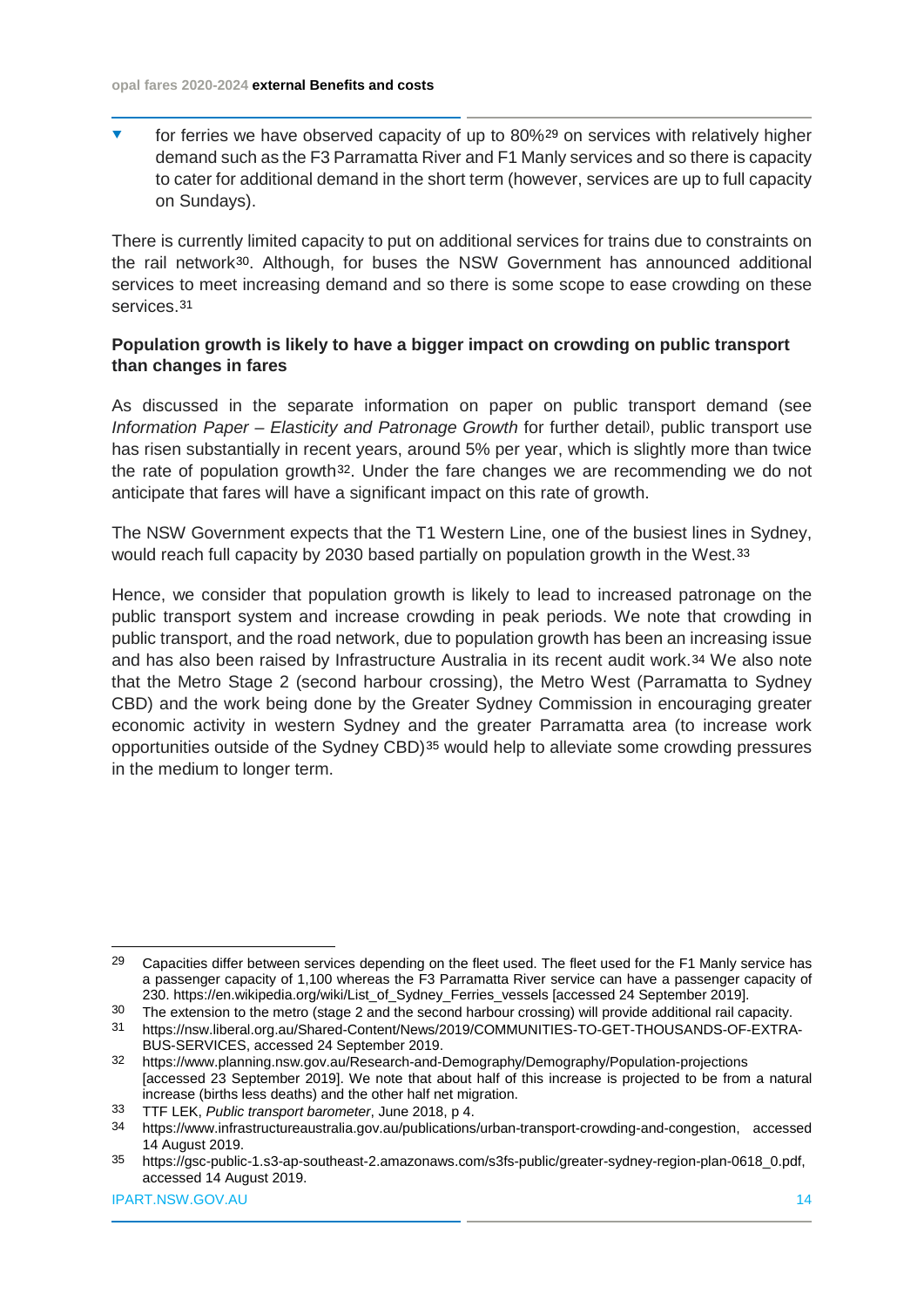

Environmental pollution costs measure the impact that each mode of transport has on air pollution, greenhouse gas emissions and noise pollution.

In our previous review, we included air pollution and greenhouse gas emissions but did not include noise pollution because we did not have access to a good dataset at that time.[36](#page-15-0)

In response to stakeholder submissions to our Issues Paper<sup>[37](#page-15-1)</sup> and our own investigation, we have now included noise pollution as part of our estimates based on the latest TfNSW appraisal guidelines for various modes of transport.[38](#page-15-2) The noise pollution estimates are relatively small compared with air pollution and greenhouse gas emissions.

- For example for rail (\$2019), the cost of air pollution is \$1.40 per vehicle km and for greenhouse gas emissions it is about \$1.10 per vehicle km, whereas noise pollution is about \$0.03 per vehicle km.
- ▼ For cars (\$2019), air pollution is about \$0.03 per vehicle km and for greenhouse gases it is about \$0.03 per vehicle km, whereas noise pollution is about \$0.01 per vehicle km.

We have also updated our estimates for air pollution and greenhouse gas emissions from the latest TfNSW appraisal guidelines as well. In updating our estimates we also used the latest information we had available from Opal data to calculate the average occupancy for each mode of transport for peak and off-peak periods (due to the lack of specific data in our 2016 review, we previously used a daily average for each mode and did not account for the higher occupancies during peak periods relative to off-peak periods). The occupancy data is used to convert the vehicle based km costs to a per passenger km cost.

Our updated estimates in Table 4 below show that environmental pollution is the highest for ferries, both in the peak and off-peak periods. For example, a person choosing to catch a ferry for a distance of about 11.3 km (Manly to Circular quay - about 7 nautical miles) imposes a pollution cost of about \$1.25 per passenger in the peak periods and about \$2.85 per passenger in the off-peak periods. However, someone who catches a train imposes relatively less environmental pollution – for an equivalent distance they impose \$0.05 per passenger in the peak and \$0.11 per passenger in the off-peak[39](#page-15-3).

<span id="page-15-0"></span> <sup>36</sup> IPART, *Review of external benefits of public transport – Draft Report*, December 2014, p 42.

<span id="page-15-1"></span><sup>37</sup> We received a submission indicating that we have not included the avoided noise pollution from reduced cars on the road if people choose to catch public transport instead of driving.

<span id="page-15-2"></span><sup>38</sup> The latest TfNSW appraisal guidelines do not have costs of noise pollution for light rail and ferry and so we have not included an estimate for these modes.

<span id="page-15-3"></span><sup>39</sup> The off-peak values per passenger can be higher than the peak values due to lower occupancies per vehicle in off-peak periods.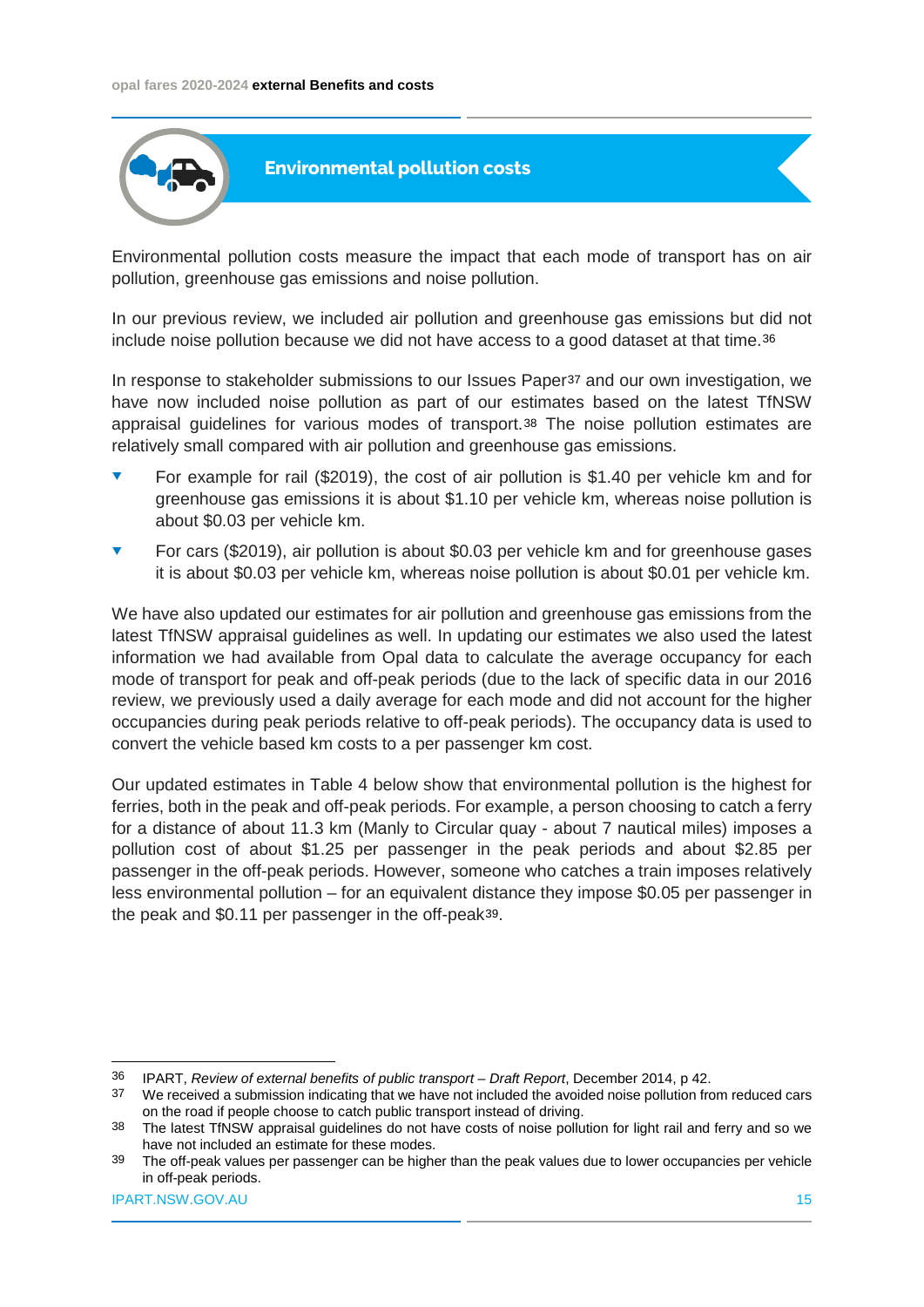|                              | 2019     |            |          |               |          | 2016     |            |          |               |          |
|------------------------------|----------|------------|----------|---------------|----------|----------|------------|----------|---------------|----------|
|                              | Rail     | <b>Bus</b> | Ferry    | Light<br>rail | Car      | Rail     | <b>Bus</b> | Ferry    | Light<br>rail | Car      |
| $Peak -$<br>\$/passenger km  | $-0.005$ | $-0.02$    | $-0.11$  | $-0.01$       | $-0.07$  | $-0.02$  | $-0.07$    | $-0.14$  | $-0.04$       | $-0.06$  |
| - Air pollution              | $-0.003$ | $-0.014$   | $-0.101$ | $-0.003$      | $-0.032$ | $-0.010$ | $-0.047$   | $-0.124$ | $-0.022$      | $-0.031$ |
| - GHG emissions              | $-0.002$ | $-0.006$   | $-0.010$ | $-0.003$      | $-0.025$ | $-0.008$ | $-0.019$   | $-0.012$ | $-0.017$      | $-0.025$ |
| - Noise pollution <b>a</b>   | 0.000    | $-0.001$   | 0.000    | 0.000         | $-0.010$ |          |            |          |               |          |
| Off-peak-<br>\$/passenger km | $-0.01$  | $-0.03$    | $-0.25$  | $-0.01$       | $-0.07$  | $-0.02$  | $-0.07$    | $-0.14$  | $-0.04$       | $-0.06$  |
| - Air pollution              | $-0.005$ | $-0.017$   | $-0.230$ | $-0.007$      | $-0.035$ | $-0.010$ | $-0.047$   | $-0.124$ | $-0.022$      | $-0.031$ |
| - GHG emissions              | $-0.004$ | $-0.007$   | $-0.023$ | $-0.005$      | $-0.027$ | $-0.008$ | $-0.019$   | $-0.012$ | $-0.017$      | $-0.025$ |
| - Noise pollution            | 0.000    | $-0.001$   | 0.000    | 0.000         | $-0.011$ |          |            |          |               |          |

#### **Table 4 Environmental pollution costs (\$2019)**

**a** The TfNSW appraisal guidelines currently do not have estimates of noise pollution for ferry and light rail. However, their overall impact on the community is likely to be small relative to the other transport modes.

**Note**: We previously did not include noise pollution costs in our 2016 estimates. We also used an average daily occupancy for each transport mode to convert the environmental pollution costs to per 'passenger' km values (hence the peak and off-peak estimates were the same in the 2016 review), whereas now we have used detailed information to differentiate between peak and off-peak occupancies.

Our updated estimates are generally lower than our previous estimates. Whilst the unit pollution costs per vehicle km have not changed substantially, the updated occupancy figures for each mode are higher than before – hence, when the pollution costs (per kms) per vehicle are translated into costs per passenger km, the resulting figures are lower.

 For example, for rail we used a daily average of 142 passengers for both peak and offpeak periods,[40](#page-16-0) whereas the latest Opal data we have suggests an average of 580 passengers in the peak (per vehicle) and 270 in the off-peak (per vehicle) (which suggests a daily average of about 400 passengers).

However, for ferries, our updated estimate is higher in the off-peak period because of the lower occupancy suggested by the latest Opal data we have – about 50 passenger in the off-peak (95 in the peak) compared with a daily average of 79 passengers (applied to both the peak and off-peak periods).



**Active transport benefits**

Public transport use encourages greater levels of physical activity – primarily when people walk or cycle to and from public transport. Our active transport benefits estimate the external benefits (avoidable health care costs) that arise when people choose to catch public transport.

In calculating these estimates we have maintained our approach from our previous review but have updated our inputs with the latest publicly available information. Our approach is to use

<span id="page-16-0"></span><sup>40</sup> We calculated this estimate by dividing the total number of passenger kms (from our 2016 marginal cost work) by the total number of vehicle kms (sourced from the annual accounts of TfNSW).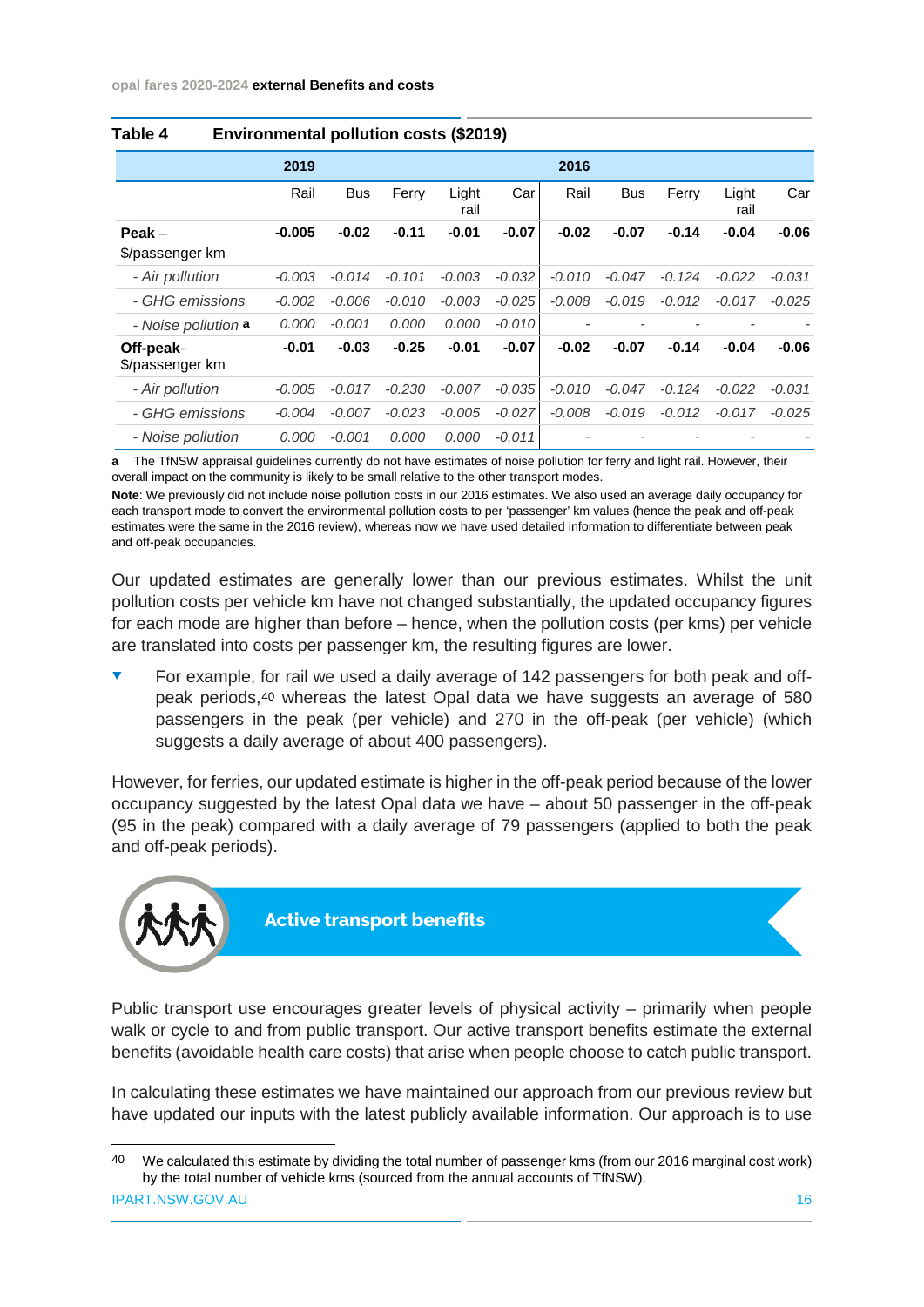estimates of the avoidable health care costs due to inactivity and divide this by an estimate of the value of deaths due to inactivity[41](#page-17-0) to establish an approximate avoidable health care cost per mortality (due to inactivity). This is then applied to the benefit (reduced mortality) from an additional km of walking or cycling from the World Health Organisation's Health Economic Assessment Tool[42](#page-17-1).

We also adjust our estimates for the proportion of people estimated to have private health insurance, as a proportion of the additional health care costs would be met through insurance. We also use from the latest information available from the Household Travel Survey, the average distance people walk or cycle to and from public transport to translate the benefits to a value per trip.

We provide our updated estimates in the table below. It shows that those who catch the ferry provide greater external benefits than other modes of transport. This is largely driven by a greater average distance (access and egress) walked to and from wharfs (about 840 meters) compared with those who catch the train (720 meters), bus (530 meters) and the light rail (530 meters).

#### **Table 5 Active transport benefits (\$2019)**

|                                | 2019 |            |       |            | 2016 |            |       |            |
|--------------------------------|------|------------|-------|------------|------|------------|-------|------------|
|                                | Rail | <b>Bus</b> | Ferry | Light rail | Rail | <b>Bus</b> | Ferry | Light rail |
| Peak - \$/passenger trip       | 0.10 | 0.07       | 0.11  | 0.07       | 0.23 | 0.18       | 0.25  | 0.18       |
| Off-peak-<br>\$/passenger trip | 0.10 | 0.07       | 0.11  | 0.07       | 0.23 | 0.18       | 0.25  | 0.18       |

Our updated estimates are lower than our previous estimates. Key drivers of the differences are:

- $\bullet$  The average distance walked to and from points of public transport has decreased (eg, the average walk distance to a bus stop was previously 610 meters whereas the latest information from the TPA Household Travel Survey data suggests about 530 meters)
- The latest publicly available information suggests that the health costs savings from walking and cycling are lower than previously estimated.
	- In the 2016 review we used work that Econtech did for Medibank private in 2007 that found that physical inactivity was costing the Australian healthcare system an avoidable \$1.5 billion per year
	- However, in September 2016, research undertaken by Sydney University on the global estimate of the financial cost of physical inactivity, estimated the avoidable healthcare system costs in Australia as \$640 million (\$2013).

<span id="page-17-0"></span> <sup>41</sup> We use the statistical value of life from the TfNSW appraisal guidelines and estimate mortality due to inactivity from ABS data.

<span id="page-17-1"></span><sup>42</sup> Is an online tool where users can input the value of statistical life (which we source from the TfNSW appraisal guidelines) and uses a crude death rate (that is similar to ABS figures for Australia) to provide various estimates of measures such as reduced mortality risk and annual economic benefit of additional km walked or cycled.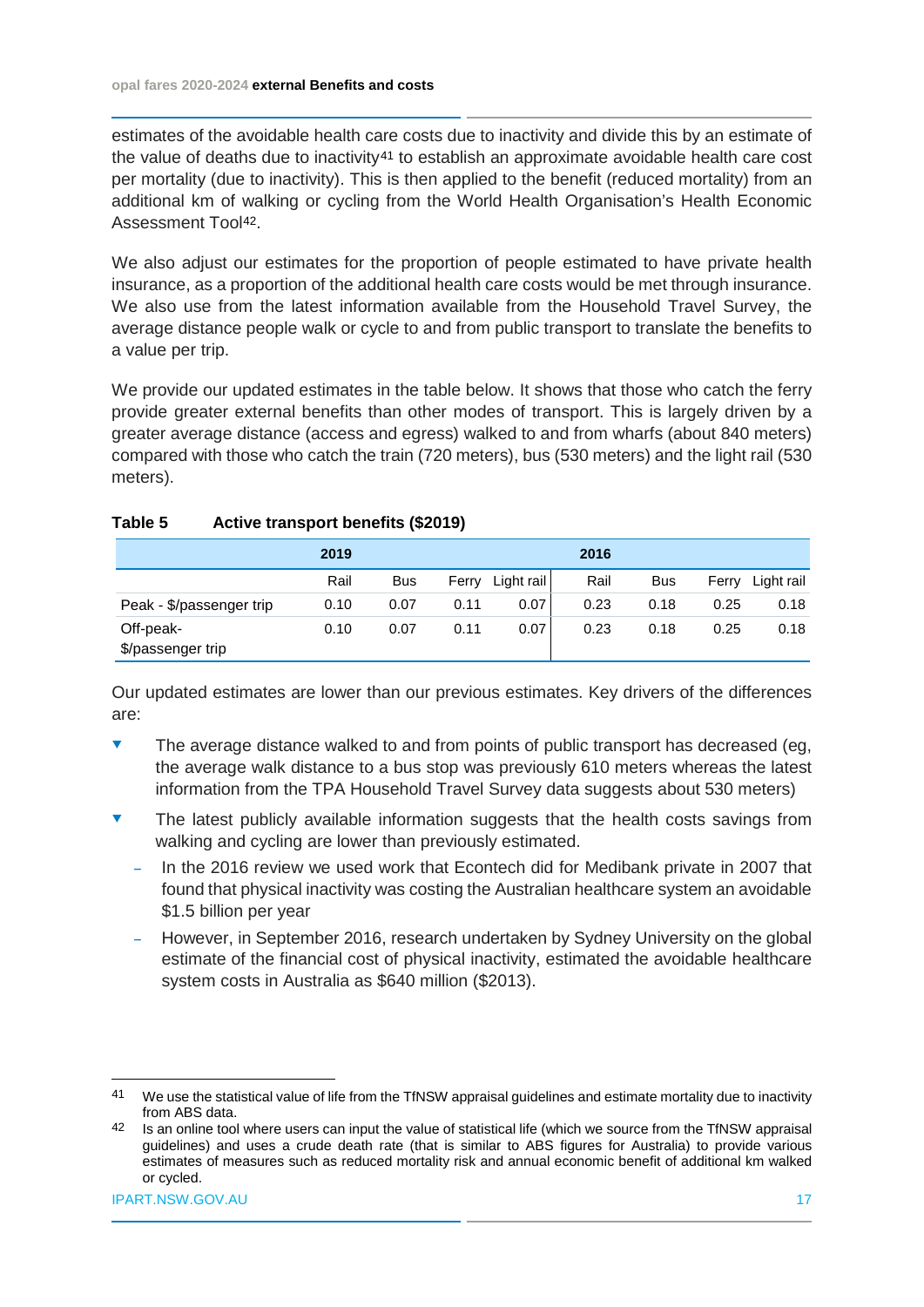

In our estimates we also include the avoided cost of accidents as a result of people choosing to catch public transport instead of driving. Our estimates measure the external benefits arising from the avoided cost of taxpayer funded services, such as ambulance and police services and also uninsured fatality costs.[43](#page-18-0)

We have maintained our approach from our previous review and have updated our inputs. There have been some variations in the inputs, eg the willingness to pay to avoid death or injury in car accidents has increased from \$7.0 (\$2019) to \$7.7 million (\$2019) in the latest TfNSW appraisal guidelines[44](#page-18-1), however, on a per passenger km basis, our estimate is still about \$0.01 per passenger km.

#### **Table 6 Accident costs (\$2019)**

|                           | 2019 | 2016 |
|---------------------------|------|------|
|                           | Car  | Car  |
| Peak - \$/passenger km    | 0.01 | 0.01 |
| Off-peak- \$/passenger km | 0.01 | 0.01 |



Our external benefits calculations include an adjustment for road user charges. This is because these charges (fuel excise, tolls and parking levies) increase the private cost of driving and internalise some of the external costs imposed on society. Hence, we use these charges to offset some of the external costs that driving imposes on the community – otherwise, we would be overstating the external benefits of avoiding private car use.

We have maintained our approach from our previous review and have updated our estimates (fuel excise which is now 41.60 cents per litre, tolls which now include the new M4, and updated parking levies). Our updated estimates are generally higher than our previous estimates. The key driver of the differences are the increase in toll revenues - have increased by around 40% since 2016, and include new revenues from the widening of the M4 (new M4) – this has led to an increase in road user charges per passenger km and trip.

<span id="page-18-0"></span><sup>43</sup> Severe accidents require ambulance and police services which are more likely to occur for collisions where vehicles are travelling at higher speeds – we have used kms travelled as a proxy (rather than vehicle trips).

<span id="page-18-1"></span><sup>44</sup> TfNSW, *Principles and Guidelines for Economic Appraisal Guidelines*, June 2018. Pg 277.